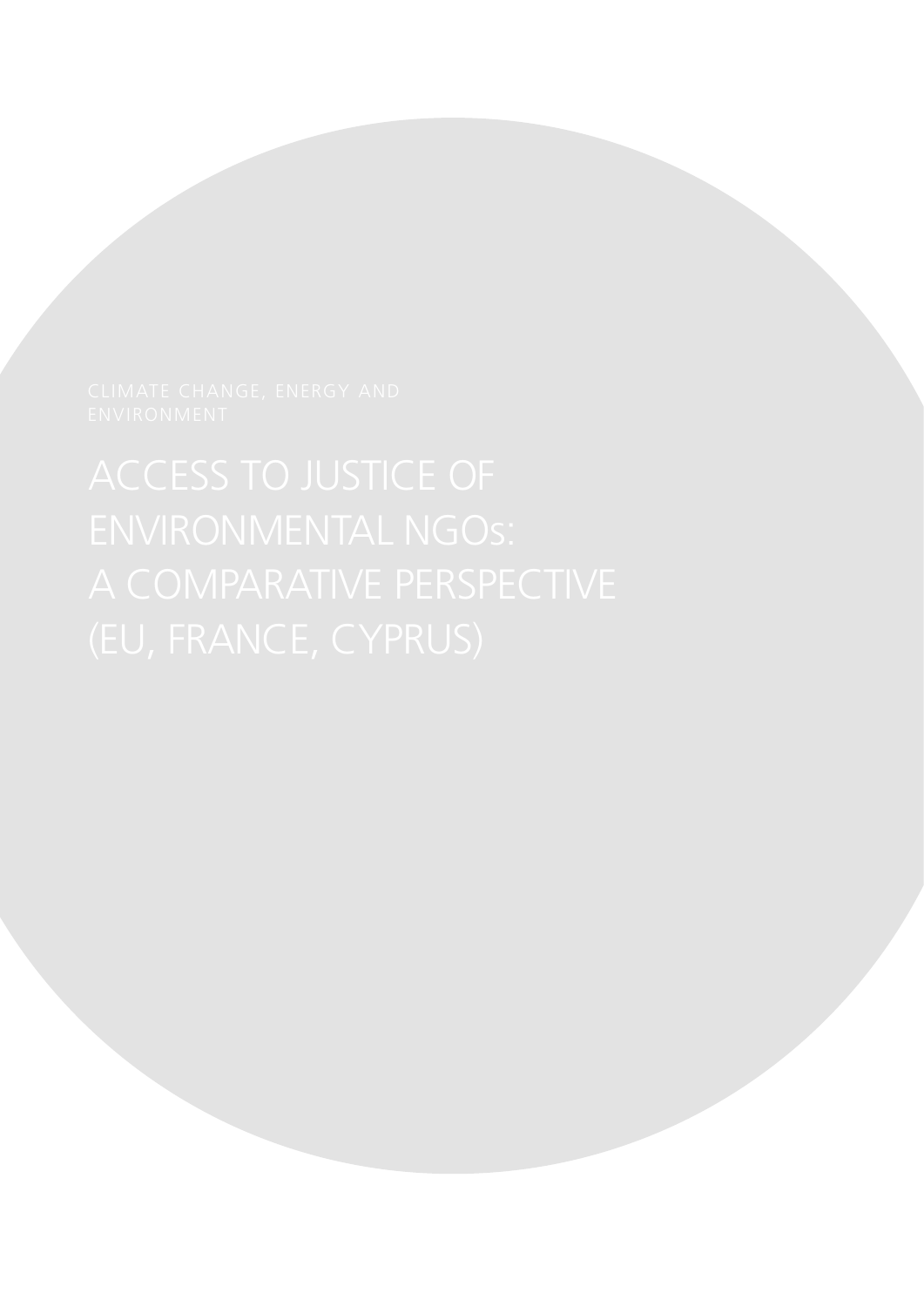## **Contents**

| ı.                                                                         | <b>INTRODUCTION BY THE EDITOR</b>                                                                                                                          | $\overline{4}$ |  |
|----------------------------------------------------------------------------|------------------------------------------------------------------------------------------------------------------------------------------------------------|----------------|--|
| н.                                                                         | <b>LOCUS STANDI OF NON-GOVERNMENTAL ORGANIZATIONS</b><br>IN ENVIRONMENTAL MATTERS UNDER EU LAW  5                                                          |                |  |
|                                                                            | 1. The impact of the Aarhus Convention on the right of access to justice                                                                                   |                |  |
| 2. Locus standi for challenging acts of EU law before the Court of Justice |                                                                                                                                                            |                |  |
| 3. Locus standi for securing the implementation of EU environmental law    |                                                                                                                                                            |                |  |
|                                                                            |                                                                                                                                                            |                |  |
|                                                                            |                                                                                                                                                            |                |  |
| Ш.                                                                         | <b>ACCESS TO JUSTICE FOR ENVIRONMENTAL ORGANIZATIONS</b><br><b>IN FRANCE: AN EVOLVING PROCESS TOWARDS</b><br>THE CHARTER FOR THE ENVIRONMENT.              |                |  |
|                                                                            |                                                                                                                                                            |                |  |
|                                                                            |                                                                                                                                                            |                |  |
|                                                                            | 2a. Legislative safeguards of access to justice                                                                                                            |                |  |
|                                                                            | 2b. The evolution of legal standing of environmental organizations                                                                                         |                |  |
|                                                                            |                                                                                                                                                            |                |  |
|                                                                            |                                                                                                                                                            |                |  |
|                                                                            |                                                                                                                                                            |                |  |
| IV.                                                                        | <b>CYPRUS IN SEARCH OF ENVIRONMENTAL JUSTICE:</b><br><b>ENVIRONMENTAL JUSTICE AND IMPLEMENTATION</b><br>OF THE 1998 AARHUS CONVENTION UNDER CYPRUS LAW  17 |                |  |
|                                                                            |                                                                                                                                                            |                |  |
|                                                                            |                                                                                                                                                            |                |  |
|                                                                            |                                                                                                                                                            |                |  |
|                                                                            |                                                                                                                                                            |                |  |
|                                                                            |                                                                                                                                                            |                |  |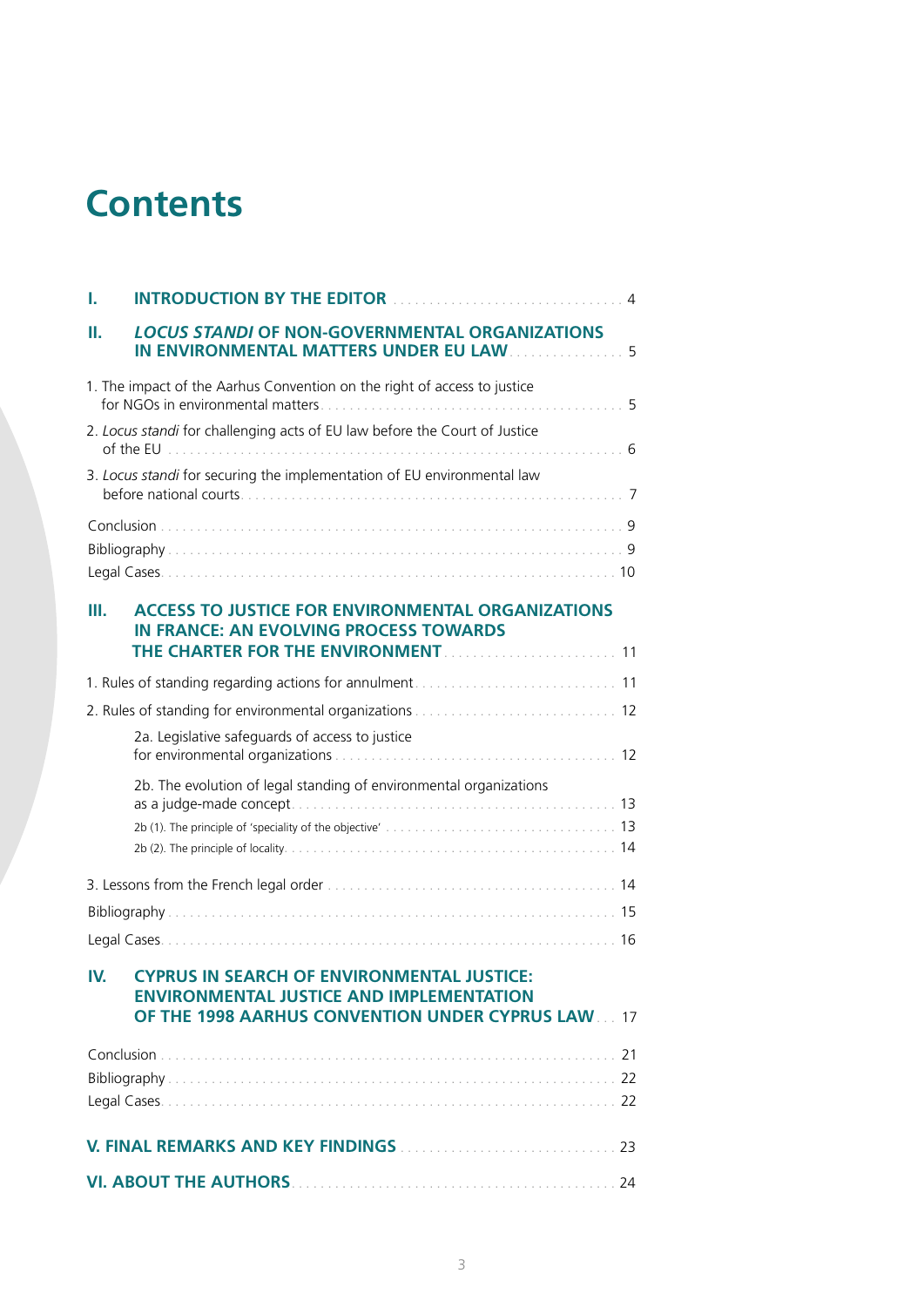# **EDITOR'S NOTE**

<span id="page-3-0"></span>**I.** 

This publication, leading to an online presentation in February 2021, arose from a long-standing concern of Cypriot environmental NGOs that they could not confidently take effective legal action to challenge public authorities for acts or omissions affecting the environment.

The Aarhus Convention on Access to Information, Public Participation in Decision-making, and Access to Justice on Environmental Matters of 1998 was enacted into Cyprus law in 2003. Measures were introduced to implement the first two pillars of the Convention, viz. access to information and participation of the public in decision-making; but no initiatives were taken regarding the third pillar, access to Justice. According to the Convention its provisions for access to justice of individuals and NGOs are subject to the domestic law and practice of each state.

A ruling by the Supreme Court in the year 2000, based on the position that the Cyprus Constitution makes no direct provision for environmental protection and that group actions in the public interest amounted to *actio popularis*  (which is not part of the Cypriot legal system), discouraged NGOs from pursuing legal action in the years that followed.

During the intervening two decades NGO-led initiatives, often involving members of the judiciary, led to seminars or open discussions on the rights of NGOs. These initiatives however, always led back to the lack of a legal mechanism granting *locus standi* to NGOs (except in those limited cases where EU sectoral legislation had granted such rights after EU accession in 2004). Meanwhile decisions of the CJEU as expressed in judgements concerning European cases and rulings on preliminary issues, as well as guidance notes issued by the EU, have shifted European thinking on this issue.

The three papers comprising this publication whose authors are a judge of the CJEU, a legal advisor with knowledge of the French system and a Cypriot NGO leader, aim to present recent thinking and the consequent evolution in case law, at EU and national level. In the past it has been common to compare the Cypriot judicial approach to that of Greece – a not altogether helpful comparison. Given that the Greek Constitution has provided for a right of environmental protection since 1975, environmental rights have evolved quite differently in each country. The current trilogy of papers has chosen to highlight the evolution of environmental case law in France, a country which has not historically included protection of the environment in its constitution. This is combined with an analysis of the CJEU approach and philosophy, culminating in an exposition of rights currently afforded to Cypriot NGOs and thoughts on how they could be strengthened.

Public opinion in Cyprus has now generally accepted that a healthy environment is a common benefit to all. It follows that this common good when threatened, cannot be dependent solely on legal measures available through individual rights. Effective protection of the environment recognises the necessity of enabling society to exercise collective rights by groups of concerned citizens.

The aim of this work is to re-ignite the discussion about how best the Cypriot legal system can encompass environmental NGOs as actors with legitimate interests. Hopefully, these presentations will offer encouragement to NGOs, and be of assistance to lawyers representing NGOs in legal recourses and to jurists who will hear their arguments. In light of the fundamental changes which are currently being introduced to the Cyprus Judicial system and legal procedure, this could be the right moment to reflect on NGO rights.

Sincere thanks are due to the Friedrich Ebert Foundation, without which this endeavor could not have been realised; to the Law Department of UCLan University of Cyprus, to the NGO Civil Society Advocates; to former judge of the CJEU George Arestis, for his guidance; to my colleagues at the Laona Foundation; and of course, to my fellow contributors.

#### **Artemis Coudounari-Yiordamli**,

D. Phil (Oxon), M.Sc., Barrister-at-Law Editor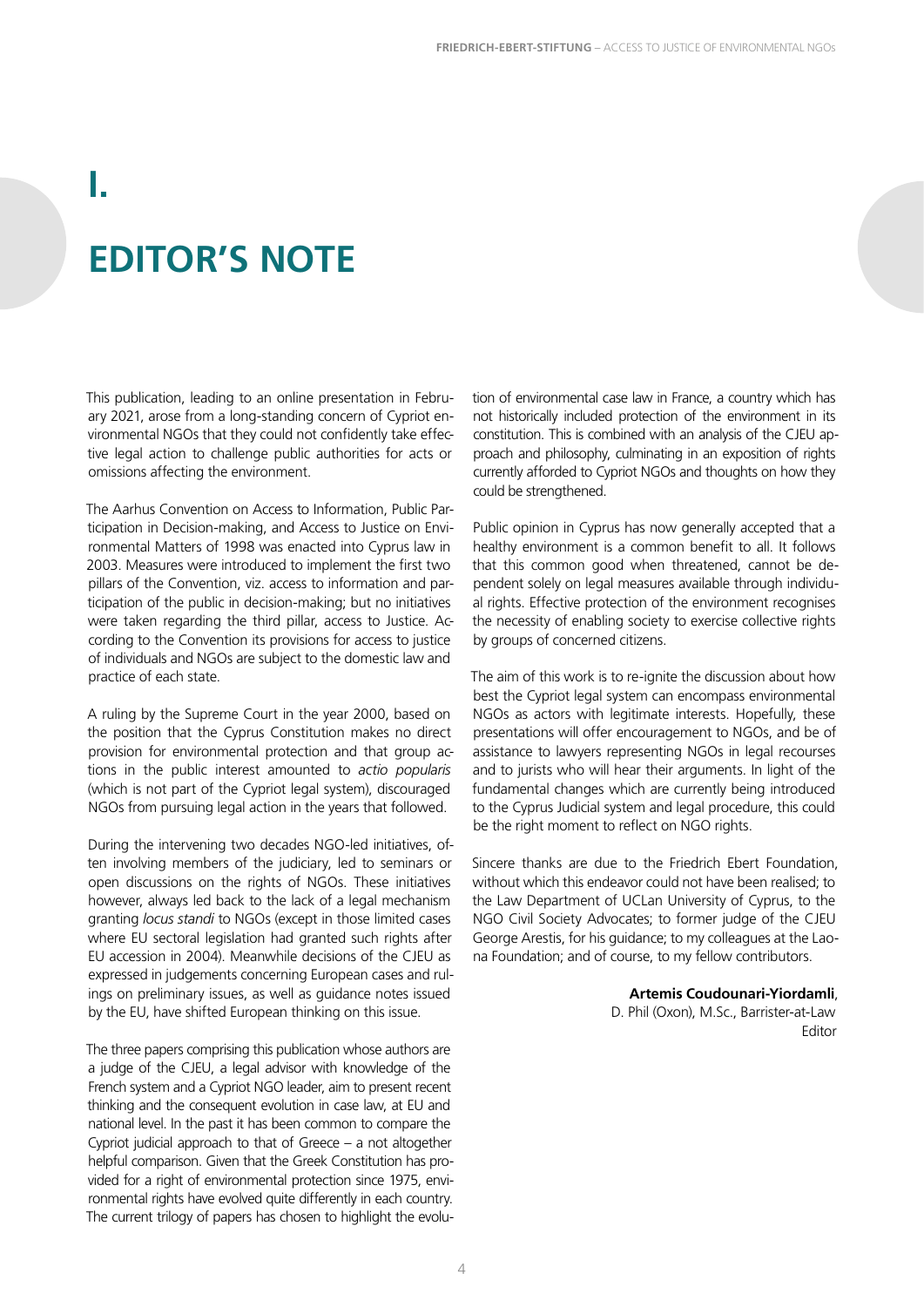## <span id="page-4-0"></span>**II.** *LOCUS STANDI* **OF NON-GOVERNMENTAL ORGANIZATIONS IN ENVIRONMENTAL MATTERS UNDER EU LAW Constantinos Lycourgos**

Judge, Court of Justice of the European Union

In the early stages of their existence and action, non-governmental organizations (NGOs) which promoted the protection of the environment had no substantial role in the drafting and implementation of rules of law. They usually operated as bodies applying pressure on governments and international organizations. Gradually, especially following the adoption of the Kyoto Protocol**<sup>1</sup>** and the Aarhus Convention,**<sup>2</sup>** the role of NGOs underwent a significant change. In particular, with the ratification of the Aarhus Convention by the EU and all its Member States, NGOs have, *inter alia*, the opportunity to apply to a court or other independent and impartial body for review of acts and omissions of public authorities and private persons affecting the environment.

The wide scope of the *locus standi* afforded to NGOs by European Union law substantially strengthens their role in safeguarding the rules and principles governing the protection of the environment and renders them important agents for securing substantial implementation of EU environmental policy across Europe. Nevertheless, access of NGOs to the Court of Justice of the European Union (CJEU), as provided by EU law, is, for reasons which are not related to the environmental domain, narrower than that which EU law secures for such organizations before national courts. In this article, these two aspects of access to justice shall be examined, namely, on the one hand, access at the level of the CJEU and on the other, at the level of national courts. But first, a brief presentation shall be made of the provisions of the Aarhus Convention from which, to a large extent, the *locus standi* of NGOs derives.

#### **1. THE IMPACT OF THE AARHUS CONVENTION ON THE RIGHT OF ACCESS TO JUSTICE FOR NGOS IN ENVIRONMENTAL MATTERS**

The European Community signed the Aarhus Convention on 25 June 1998 and ratified it on 17 February 2005.**<sup>3</sup>** The provisions of this convention, form, therefore, an integral part of the legal order of the EU.**<sup>4</sup>** Although the *locus standi* of NGOs in the European Community chronologically preceded, to a certain extent, the Aarhus Convention, the convention placed significant emphasis on access to justice for such organizations. It provided a broad and solid legal basis for such access which led to the inclusion of provisions governing the matter in a number of secondary EU law acts (regulations and directives).

The Aarhus Convention secures three basic environmental rights in favour of the 'public': the right of access to environmental information, the right of participation in the relevant decision-making procedures and the right of access to justice. Emphasis is placed, in this context, on the role of NGOs. It is worth stressing that, in the definition of the 'public concerned', the convention expressly includes NGOs promoting the protection of the environment, on condition, however, that such organizations comply with potential requirements imposed by the contracting parties' internal law.<sup>5</sup> Each contracting party can therefore set particular requirements for the recognition of such organizations, such as, for example, a minimum number of members or a minimum period of existence.

Access to justice is governed by Article 9 of the convention, which requires contracting parties to provide, for the purposes specified in that article, access to a court of law or other independent and impartial body established by law. Consequently, the right to file a recourse, which is provided in the convention, may be exercised before a court of law and/or an independent administrative body.

**<sup>1</sup>** The Kyoto Protocol on Climate Change was adopted in Kyoto, on 11 December 1997. The European Community signed the Protocol on 29 April 1998.

**<sup>2</sup>** The Aarhus Convention on Access to Information, Public Participation in Decision–Making and Access to Justice in Environmental Matters was signed on 25 June 1998 and entered into force on 30 October 2001.

**<sup>3</sup>** Council Decision of 17 February 2005 on the conclusion, on behalf of the European Community, of the Convention on access to information, public participation in decision – making and access to justice in environmental matters (2005/370/EC), OJ L 124, of 17.5.2005, p. 1.

**<sup>4</sup>** CJEU, C-240/09, *Lesoochranárske zoskupenie*, ECLI:EU :C:2011:125, para. 30.

**<sup>5</sup>** Aarhus Convention, Article 2(5).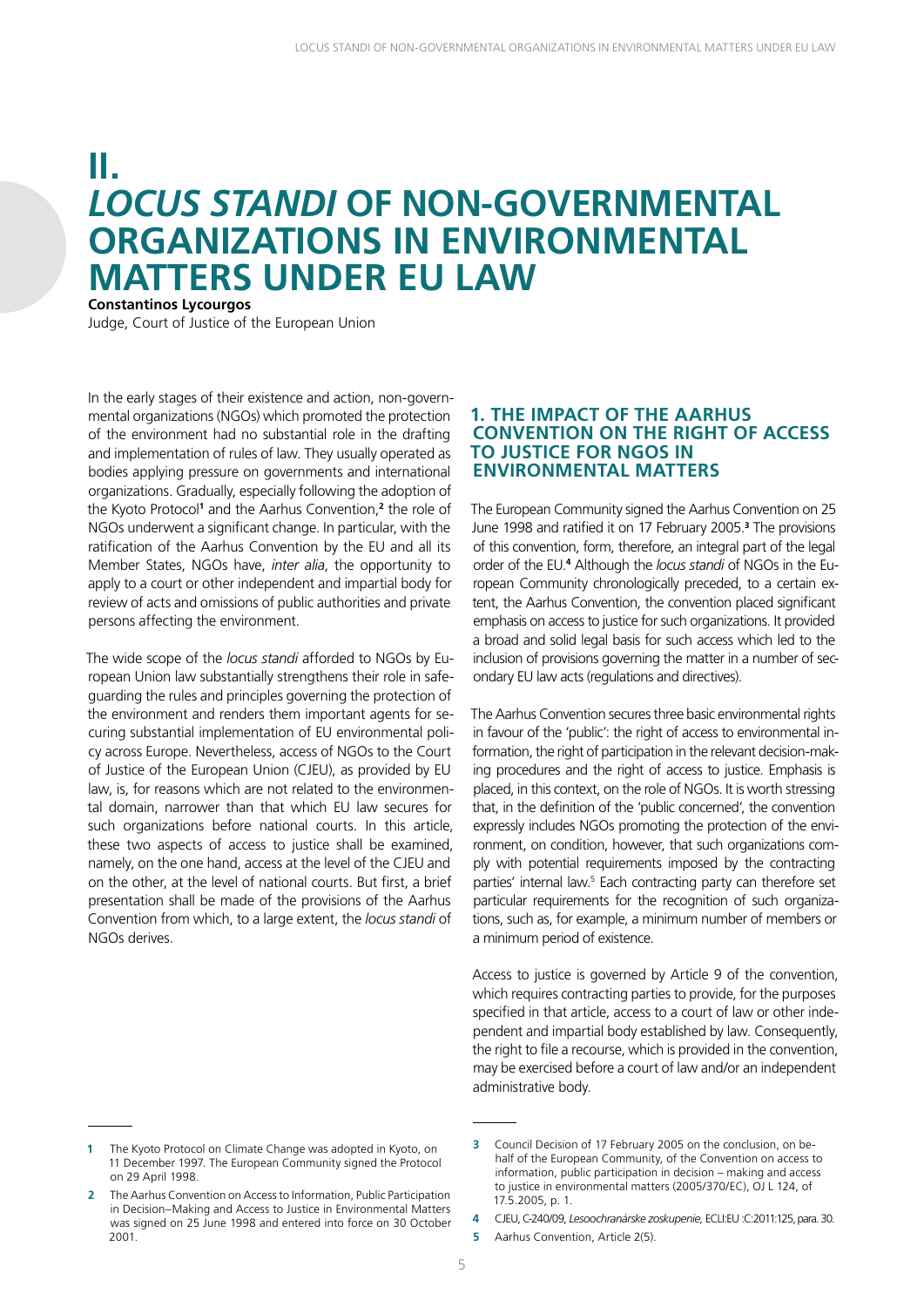<span id="page-5-0"></span>According to the subject matter of the relevant dispute, article 9 regulates access to justice in different ways, as provided in paragraphs 1, 2 and 3 of the Convention and outlined immediately below.

Paragraph 1 of Article 9 sets out the right to file a recourse before a court of law or an independent administrative body, to challenge a decision regarding a request of access to environmental information. This provision does not include any details vis-à-vis requirements concerning the admissibility of such recourses, other than the fact that the right to file a recourse must be recognised. Indeed, such details are not necessary, given that Article 4 of the Convention establishes the right of the public to request environmental information from public authorities. Consequently, every person who submits an application for such information to a public authority and is not fully satisfied by the answer received, has an obvious legitimate interest to challenge this answer before a court of law or other independent and impartial body, as the case may be.

Paragraph 2 of Article 9 refers to Article 6 and other provisions of the Convention, which provide for the right of the public to participate in decision-making procedures affecting the environment. It secures the right of members of the 'public concerned' to have access to a review procedure before a court of law or other independent and impartial body, whereby they can challenge the substantive and procedural legality of any decision, act or omission which is subject to the said provisions of the Convention.

This right of access to a review procedure presupposes that the applicant can show sufficient interest in obtaining the review or that his rights are impaired by the challenged decision, act or omission. Moreover, Article 9(2) expressly clarifies that NGOs promoting the protection of the environment and fulfilling the conditions set out in the law of the relevant contracting party, should such conditions exist, are deemed to have sufficient interest, as well as rights capable of being impaired. Consequently, their standing to apply for review is secured.

Paragraph 3 of Article 9 of the Convention is of particular importance, in that, contrary to the first two paragraphs of this article, it does not limit itself to the right of access to justice for safeguarding the few substantive rights that the Convention itself establishes, but provides for a general right of 'members of the public' to have access to administrative and judicial procedures to challenge acts and omissions by public authorities and private persons who contravene provisions of domestic law relating to the environment.

The particularly wide scope of this provision brings with it, however, as a price, a lesser protection for the right it establishes: Firstly, this right is provided to 'members of the public' without expressly stating that these include NGOs. As for the definition of the term 'public', included in Article 2(4), it refers back to the law and practice of each state, which can prescribe whether associations, organisations and groups of people are included within this concept. Secondly, Article

9(3) itself renders the general right of access to justice subject to terms potentially set out in domestic law. As a consequence and given the wide discretion this provision allows contracting parties, the manner in which this provision has been interpreted and implemented by the EU is particularly important.

#### **2 .** *LOCUS STANDI* **FOR CHALLENGING ACTS OF EU LAW BEFORE THE COURT OF JUSTICE OF THE EU**

The right to institute proceedings before the CJEU for the purpose of reviewing the legality of acts of the institutions, bodies and agencies of the EU intended to produce legal effects vis-à-vis third parties, is provided for in Article 263 of the Treaty on the Functioning of the EU (TFEU). For non-privileged litigants, i.e., for litigants other than Member States and EU institutions, this article (as was the case for Article 230 EC that preceded it), provides that they may institute proceedings against acts either addressed to them or of direct and individual concern to them.

On this basis, there is no difficulty for NGOs to challenge individual acts of which they are the addressees. Recent examples include cases of environmental NGOs which succeeded in annulling acts through which institutions and agencies of the EU refused them access to documents.**<sup>6</sup>**

On the other hand, instituting such proceedings against legislative or regulatory acts or, more generally, against acts of which the NGOs are not the addressees, is particularly difficult. This is due to the settled case law of the Court, which while not relating to the environmental sector, is of general application. According to the CJEU jurisprudence, natural or legal persons satisfy the condition of 'individual concern' only if the contested act affects them by reason of certain attributes that are peculiar to them; or by reason of circumstances in which they are differentiated from all other persons, and by virtue of these factors distinguishes them individually, just as in the case of the addressee.**<sup>7</sup>** Hence, save for rare exceptions, a measure may not be challenged when the legal effects it produces concern categories of persons defined in a general and abstract manner.

It is worth mentioning that the effort made by Greenpeace to obtain a less restrictive interpretation of the requirement for 'individual concern' in environmental matters has failed.**<sup>8</sup>**

**<sup>6</sup>** CJEU, C-57/16 P, *ClientEarth v. Commission*, ECLI :EU :C:2018:660; CJEU, C-615/13 P, *ClientEarth and Pesticide Action Network Europe (PAN Europe) v EFSA*, ECLI:EU:C:2015:489.

**<sup>7</sup>** CJEU, 25/62, *Plaumann,* ECLI:EU:C:1963:17; For a recent example of application of this jurisprudence, in an action concerning the protection of the environment, see GCEU, T-330/18, *Carvalho*, ECLI:EU: T:2019:324.

**<sup>8</sup>** See order of the Court of First Instance of the European Communities (First Chamber) of 9 August 1995, *Stichting Greenpeace Council (Greenpeace International) and others v. Commission,* T-585/93, ECLI:EU: T:1995:147 and judgment of the Court of Justice of 2 April 1998, *Stichting Greenpeace Council (Greenpeace International) and others v. Commission*, C-321/95 P, ECLI:EU:C:1998:153.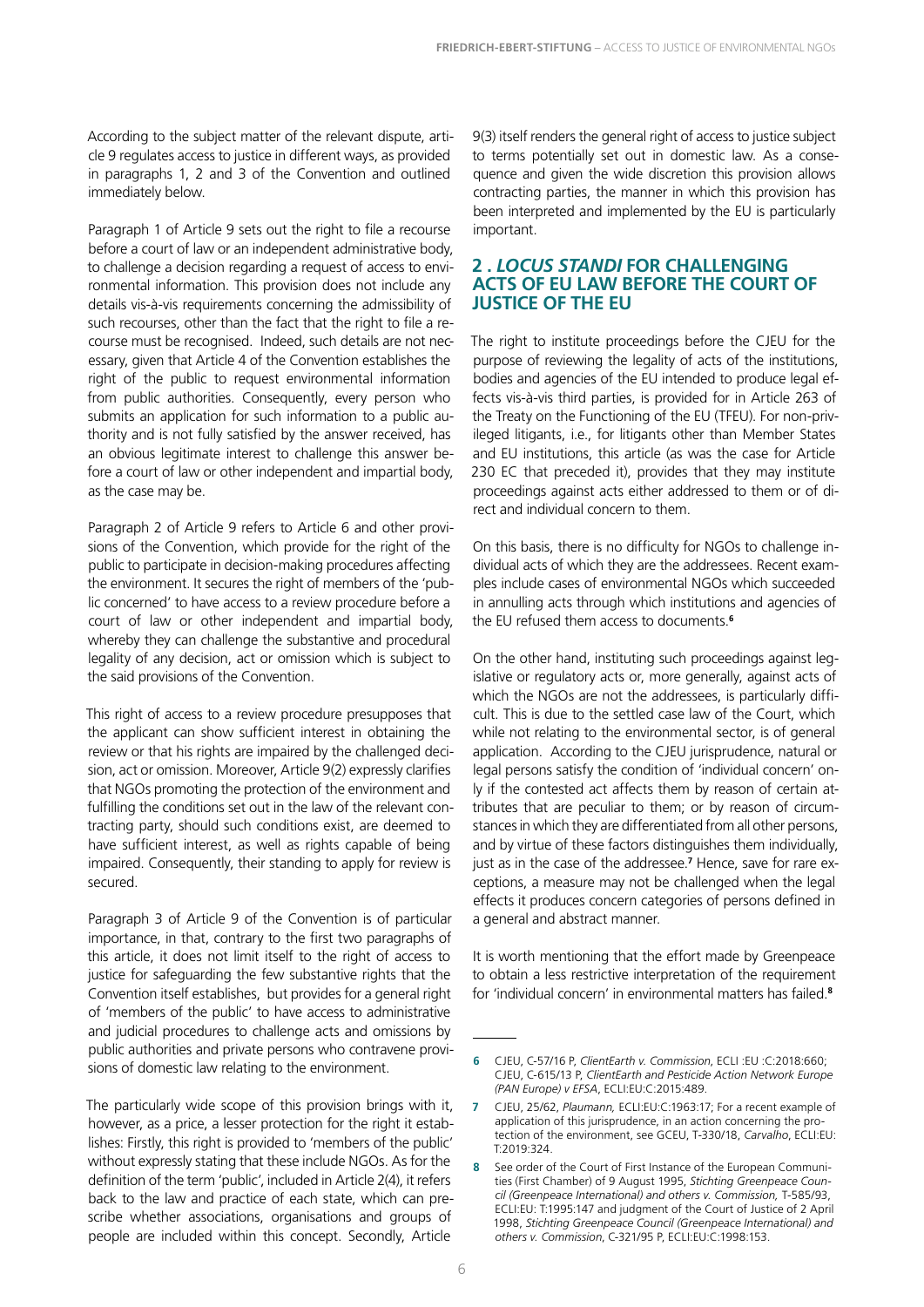<span id="page-6-0"></span>With the Treaty of Lisbon, the fourth paragraph of Article 263 TFEU was amended so as to widen the circle of persons eligible to institute proceedings for judicial review before the CJEU. Based on this provision, besides the acts addressed to the applicant and those which are of direct and individual concern to him, proceedings can be instituted against regulatory acts which are of direct concern to the applicant and do not entail implementing measures. Thus, in the case of regulatory acts which do not entail implementing measures, the *locus standi* of natural and legal persons (non-privileged litigants) no longer requires that the targeted act be of 'individual concern' to the applicant. It suffices that the act be of 'direct concern'. It must, however, be noted that, even though this amended provision, as interpreted by the CJEU,**<sup>9</sup>** has widened the possibility to institute proceedings before the CJEU for judicial review of acts by EU institutions, such possibility remains quite limited for non-privileged litigants such as NGOs.**<sup>10</sup>**

In 2006, without altering this general framework, regulation 1367/2006**<sup>11</sup>** was put in place, which lays down rules applying the provisions of the Aarhus Convention to the institutions and bodies of the EU. This regulation provides, *inter alia*, that NGOs are entitled to request an internal review by an EU institution or body that either adopted an administrative act under environmental law or should have adopted such act but omitted to do so. This entitlement applies if the NGOs in question meet the following conditions: they are independent non-profit-making legal persons in accordance with a Member State's national law or practice; the 'promotion of environmental protection in the context of environmental law' is stated as their primary objective; they are actively pursuing this objective and have existed for more than two years. Such NGOs are subsequently entitled to institute proceedings before the CJEU against decisions issued in relation to their applications for internal review.

In the context of a recent assessment of the situation, the European Commission found that the scope of implementation of the internal review procedure provided for in regulation 1367/2006 remains limited, in that it only concerns administrative acts of individual scope adopted 'under' environmental law, a fact that, in the view of the Commission, creates uncertainties regarding compliance with Article 9(3) of the Aarhus Convention.**<sup>12</sup>** The European Commission

submitted, as a result, a proposal for amending regulation 1367/2006, through which the definition of an administrative act in respect of which NGOs may request an internal (administrative) review and, subsequently, institute proceedings before the CJEU is broadened. Specifically, if this amending regulation is adopted, the term 'administrative act' may apply to any non-legislative act adopted by EU institutions or bodies which contains provisions that may, because of their effects, contravene environmental law. However, the provisions of such act for which EU law expressly requires the implementation of measures would be excepted**<sup>13</sup>**.

With this proposal, the European Commission aims at adjusting regulation 1367/2006 to meet both the requirements of Article 9(3) of the Aarhus Convention and of the fourth paragraph of Article 263 TFEU, through which the *locus standi* of non-privileged applicants wishing to challenge acts of EU law has been widened. It is, however, possible to ask oneself whether this proposal will not result in bypassing certain requirements still included in Article 263 TFEU in relation to the filing of direct actions before the CJEU. Indeed, with the proposed amendment, NGOs will have the right, with regard to regulatory acts which do not entail implementing measures, to request an internal review by the EU institution which has adopted the contested act. Where the said institution refuses to withdraw or amend the act, they will have the right to challenge this decision, of which they will be the addressees, before the CJEU. This might indirectly allow a judicial review of such regulatory acts by the CJEU without requiring, as is provided by Article 263 TFEU, that the contested act be of direct concern to the applicant NGO.

Having said this, as things stand today, and considering the limited possibilities for NGOs to file direct actions before the CJEU, it is mainly before the national courts that these organizations may institute proceedings aiming at securing the implementation of EU environmental law. This is in line with the overall system of effective judicial protection in the EU, given that national courts are the ones that, par excellence, apply EU law,**14** in cooperation, where necessary, with the CJEU, through the procedure of preliminary reference under Article 267 TFEU.

#### **3.** *LOCUS STANDI* **FOR SECURING THE IMPLEMENTATION OF EU ENVIRONMENTAL LAW BEFORE NATIONAL COURTS**

As already mentioned, the provisions of the Aarhus Convention form part of the legal order of the EU. Consequently, the obligation to recognise the *locus standi* of NGOs pursuant to Article 9 of this convention, is, for Member States, an obligation arising under EU law.

to Information, Public Participation in Decision-making and Access to Justice in Environmental Matters to Community institutions and bodies, COM (2020) 642 final, 14.10.2020, Explanatory memorandum, part III.

**<sup>9</sup>** CJEU, C-583/11 P, *Inuit Tapiriit Kanatami and others v. European Parliament and Council*, ECLI:EU:C:2013:625; CJEU, C-274/12 P, *Telefónica v. Commission*, ECLI:EU:C:2013:852; CJEU, C-456/13 P, *T & L Sugars and others v. Commission*, ECLI:EU:C:2015:284.

**<sup>10</sup>** See, inter alia, A. Pliakos, '*The law of the European Union: Institutional & Substantive Law (2018), 321 – 327, (Α. Πλιάκος, Το Δίκαιο της Ευρωπαϊκής Ένωσης: Θεσμικό & Ουσιαστικό Δίκαιο* (2018), 321-327).

**<sup>11</sup>** Regulation (EC) 1367/2006 of the European Parliament and of the Council of 6 September 2006 on the application of the provisions of the Aarhus Convention on Access to Information, Public Participation in Decision-making, and Access to Justice in Environmental Matters to Community institutions and bodies, OJ L 264, 25.9.2006, p. 13-19.

**<sup>12</sup>** See, Proposal for a Regulation of the European Parliament and of the Council on amending Regulation (EC) No 1367/2006 of the European Parliament and of the Council of 6 September 2006 on the application of the provisions of the Aarhus Convention on Access

**<sup>13</sup>** Ibidem, article 1, paragraph 1.

**<sup>14</sup>** The CJEU identifies them as the 'ordinary' courts within the EU legal order [see CJEU (Full Court), opinion 1/09 of 8 March 2011 on the creation of a unified patent litigation system, ECLI:EU:C:2011:123, para. 80].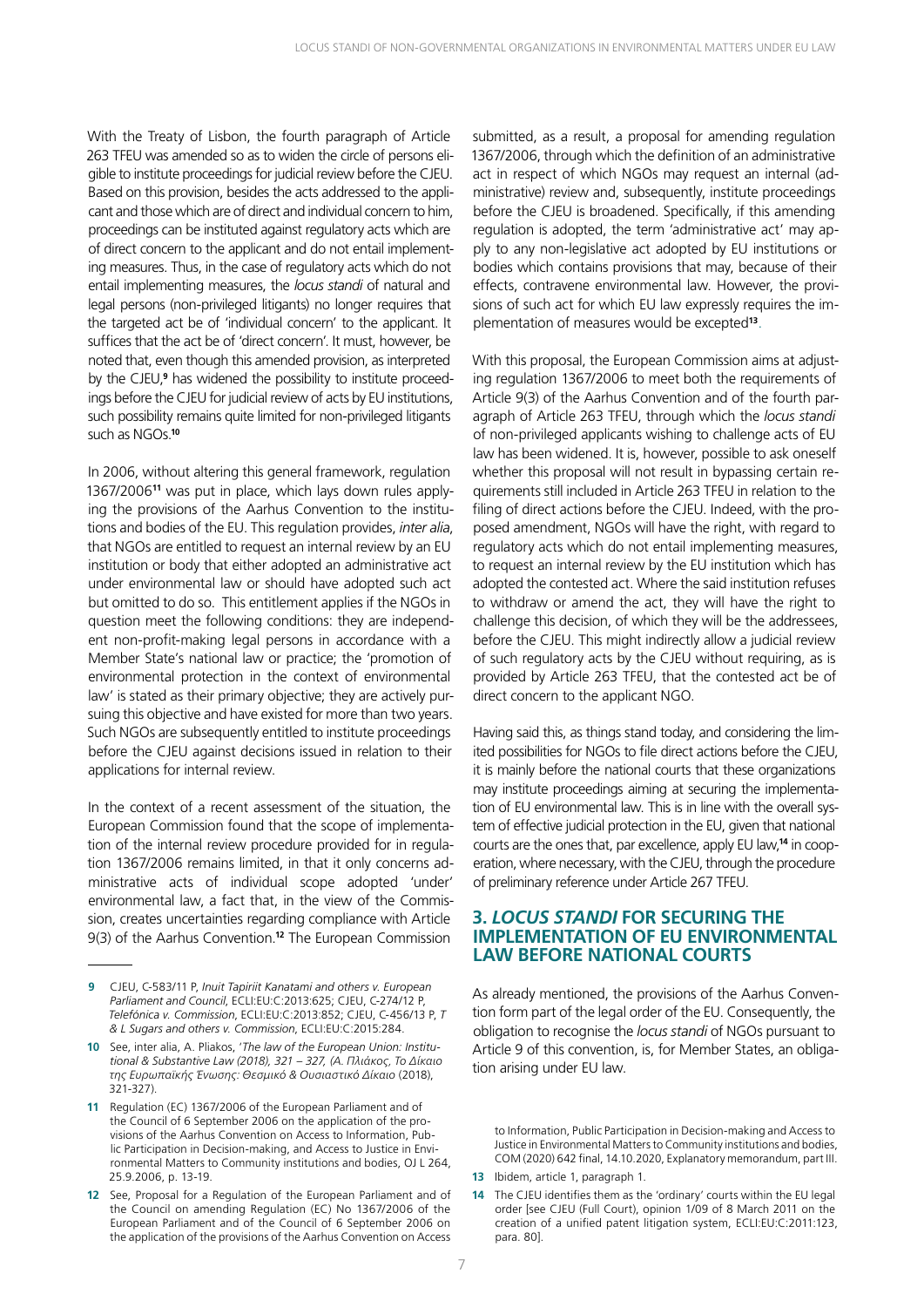For securing the implementation of the provisions of paragraphs 1, 2 and 3 of Article 9, which provide for a right of access to justice of members of the public and especially NGOs, the Union has introduced provisions governing access to justice in a number of environmental law directives.**<sup>15</sup>**

However, there is no general 'procedural' directive for access to justice in environmental law cases governing issues of a procedural nature such as the definition of 'legitimate interest', the available judicial remedies or the extent and form of judicial control. An attempt to adopt such a directive was perceived by Member States as violating the principle of subsidiarity. The general principle of procedural autonomy of Member States, as it appears in the Court's established case law, is therefore applicable. According to this principle, in the absence of EU procedural rules, it is for the legal system of each Member State to establish such rules, on the condition, on the one hand, that such rules are not less favourable than those governing similar domestic actions (principle of equivalence), and on the other, that they do not make it in practice impossible or excessively difficult to exercise rights conferred by EU law (principle of effectiveness).**<sup>16</sup>**

In the absence of relevant binding EU law, the European Commission has issued communications for improving access to justice in environmental matters,**<sup>17</sup>** where it clarifies what it deems compatible with EU law, thus guiding Member States towards the adoption of appropriate procedural rules. These communications, however, have no binding legal effect. Under such circumstances, the case law of the CJEU is of decisive importance.

The first ruling by the CJEU that should be mentioned here is Trianel, **18** whereby the Court interpreted the provision on access to justice included in the directive on the assessment of the effects of certain public and private projects on the environment. The said provision falls within the scope of Article 9(2) of the Aarhus Convention. In its ruling, the CJEU stresses that national authorities must not deprive NGOs of the '*possibility of verifying compliance with the rules of [environmental] law, which, for the most part, address the public interest* 

**15** In relation to the implementation of Article 9(1), see article 6 of Directive 2003/4/EC on the access of the public to environmental information, OJ L 41 of 14.2.2003, p. 26–32. In relation to the implementation of Article 9(2), see article 11 of Directive 2011/92/EE on the assessment of the effects of certain public and private projects on the environment, OJ L 26 of 28.1.2012, p. 1–21. In relation to the implementation of Article 9(3) see, amongst others, articles 12 and 13 of Directive 2004/35/EC on environmental liability with regard to the prevention and remedying of environmental damage, OJ L 143 of 30.4.2004 p. 56-75, as well as article 25 of Directive 2010/75/EU on industrial emissions (integrated pollution prevention and control), OJ L 334 of 17.12.2010, p. 17-119.

**16** See, *inter alia*, CJEU, C-429/15, *Danqua*, ECLI :EU:C:2016:789, para. 29, as well as CJEU, C-115/09, *Trianel*, ECLI:EU:C:2011:289, para. 43.

**17** The most recent such announcement was published on 14.10.2020: Communication from the Commission to the European Parliament, the Council, the European Economic and Social Committee and the Committee of the Regions – Improving access to justice in environmental matters in the EU and its Members States, COM/2020/643 final. It is available here: [IMMC.COM%282020%29643%20final.](https://eur-lex.europa.eu/legal-content/EN/TXT/HTML/?uri=CELEX:52020DC0643&from=EL) [ENG.xhtml.1\\_EN\\_ACT\\_part1\\_v3.docx \(europa.eu\)](https://eur-lex.europa.eu/legal-content/EN/TXT/HTML/?uri=CELEX:52020DC0643&from=EL)

**18** CJEU, C-115/09, *Trianel*, ECLI:EU:C:2011:289.

*and not merely the protection of the interests of individuals as such*' (para. 46). Therefore, when Member States set out the conditions for the admissibility of an action and, more specifically, when they determine what rights can give rise, when infringed, to an action concerning the environment, they may not confine to individual rights the rights whose infringement may be relied on. Indeed, by doing so they would deprive environmental protection organisations, which protect not individual rights but collective interests, of the opportunity of playing the role granted to them both by the directive and the Aarhus Convention. In particular, the Court stresses that the admissibility of an action may not depend '*on conditions which only other physical or legal persons [and not NGOs] can fulfil, such as the condition of being a more or less close neighbour of an installation or of suffering in one way or another the effects of the installation's operation'* (para. 47).

Of greater importance, however, is the case law concerning access to justice in relation to general issues of environmental protection, namely, in relation to matters not related to substantial provisions of the Aarhus Convention. Indeed, given that access to justice in relation to such matters falls under Article 9(3) of the Convention, the protection that the Convention itself provides to such access is relatively limited,**<sup>19</sup>** thus leaving a wider margin to the Convention's contracting parties.

The CJEU clarified that Article 9(3) of the Aarhus Convention lacks direct effect, noting that '*[s]ince only members of the public who meet the criteria, if any, laid down by national law are entitled to exercise the rights provided for in Article 9(3), that provision is subject, in its implementation or effects, to the adoption of a subsequent measure'*. **<sup>20</sup>** Consequently, members of the public and, particularly, environmental NGOs, cannot invoke Article 9(3) in itself to secure access to justice.

A decisive development in the Court's case law, however, resulted from case C-243/15, Lesoochranárske zoskupenie (LZ II).**<sup>21</sup>** The facts of this case fell within the scope of Article 9(2) of the Aarhus Convention. Nevertheless, they provided the CJEU with the opportunity to examine the implementation of the Charter of Fundamental Rights of the EU (the 'Charter') in a way that has a wider significance. In its ruling, the Court, having repeated that the Aarhus Convention forms an integral part of the EU legal order, held that, when a Member State establishes procedural rules in relation to judicial remedies which are provided for the exercise of rights that an NGO derives from this Convention, the said Member State is considered to be implementing EU law. This leads to the application of the Charter and, more specifically, of Article 47 thereof, which, *inter alia*, secures the right to an effective remedy before a court of law.

**<sup>19</sup>** See, part I above.

**<sup>20</sup>** See cases, CJEU, C-240/09, *Lesoochranárske zoskupenie* (LZ I), ECLI:EU:C:2011:125, para. 45, as well as CJEU, C-664/15, *Protect*, ECLI:EU:C:2017:987, para. 45.

**<sup>21</sup>** CJEU, C-243/15, *Lesoochranárske zoskupenie* (LZ II), ECLI:EU:C:2016:838.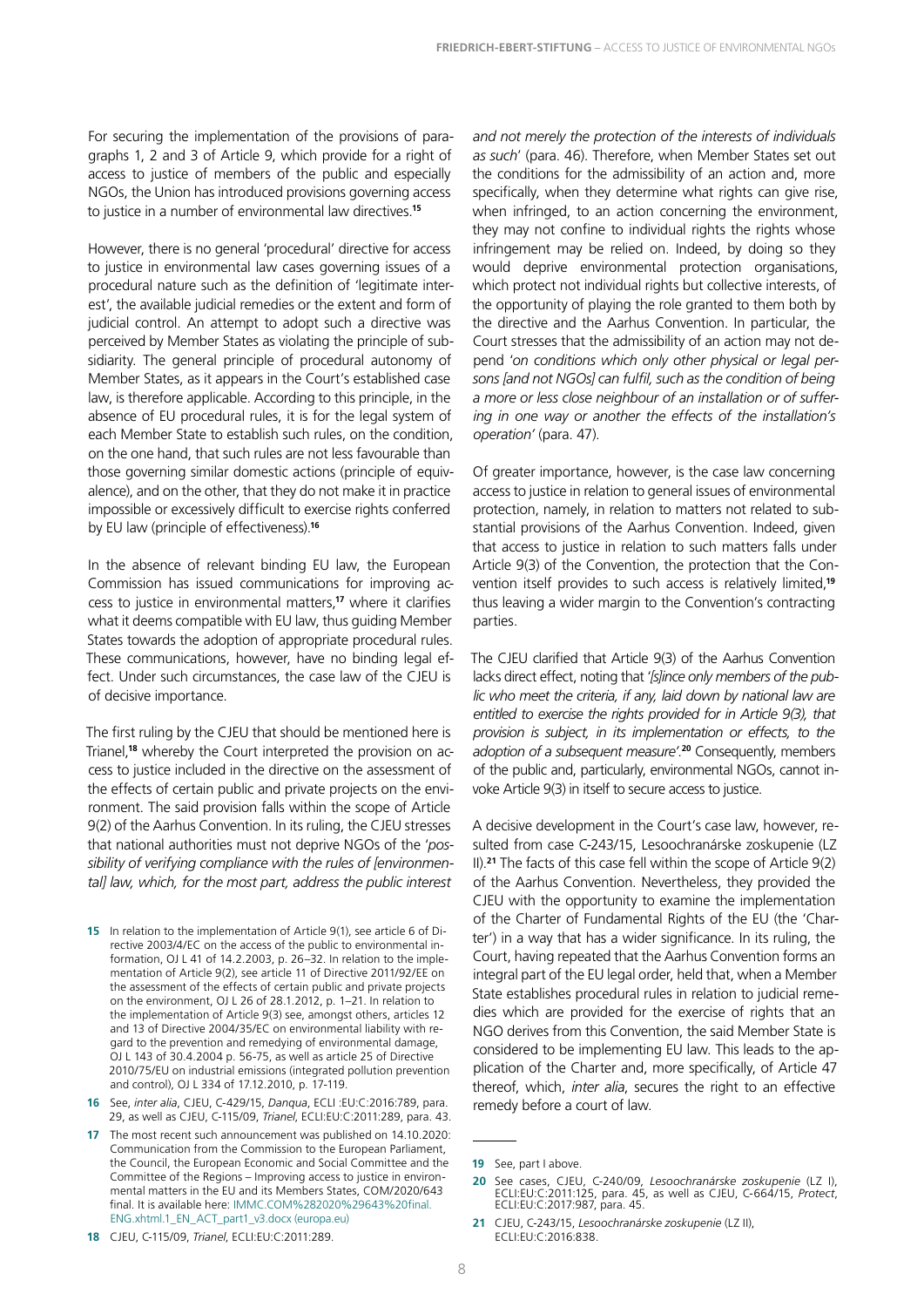<span id="page-8-0"></span>Thus, the CJEU's ruling in LZ II marks two important developments. First, while the Aarhus Convention is an act of international law in a field – the environment – of shared competence of the EU and its Member States, the implementation of this Convention, where it concerns issues in relation to which the Union has exercised its competence,**<sup>22</sup>** is an obligation deriving from EU law. Second, the combined implementation of the provisions of this Convention and of Article 47 of the Charter has resulted in establishing that the right of access to justice must necessarily entail the right to an effective remedy before a court of law.

In Protect, **<sup>23</sup>** the CJEU drew, in relation to Article 9(3) of the Aarhus Convention, the conclusions from its LZ II case law. The fact that Article 9(3), in itself, lacks direct effect according to EU law, leaving it to domestic law to establish the criteria for the access of the 'public' to administrative or judicial review procedures, has come to be of limited importance, given that this article must be applied in combination with Article 47 of the Charter. Article 47 has direct effect**<sup>24</sup>** and imposes on Member States an obligation to secure the effective judicial protection of the rights derived from EU law, including the provisions of EU environmental law. The Court consequently held, that the words '*criteria, if any, laid down in its national law*'*,* used in Article 9(3), '*[a]lthough they imply that contracting states retain discretion as to the implementation of that provision',* they '*cannot allow those states to impose criteria so strict that it would be effectively impossible for environmental organisations to contest the actions or omissions that are the subject of that provision*' (para. 48).

Thus, even though the procedural rules to be applied in the Member States are not set by EU law, an obligation exists for the said States to establish such rules that are capable of allowing environmental NGOs access to national courts, so that they can challenge acts or omissions they consider to be violating provisions of EU environmental law or national law provisions transposing the latter.

#### **CONCLUSION**

The *locus standi* of NGOs in matters of EU environmental law remains limited before the CJEU, due to the wider restrictions applicable to the filing of actions for judicial review by non-privileged litigants. Yet, taking into account that environmental NGOs (unmotivated by financial, commercial or other private interests), promote environmental protection for the public benefit, the CJEU has, by relying on the Aarhus Convention, which forms part of EU law, strengthened the standing of environmental NGOs before their national courts in disputes governed by EU environmental law.

By instituting proceedings before national courts and, where deemed necessary by the said courts, through preliminary references made to the CJEU under Article 267 TFEU,**<sup>25</sup>** NGOs have acquired the necessary tools to significantly contribute to the enforcement of environmental law under conditions of effective judicial protection.

#### BIBLIOGRAPHY

**Council of the European Union,** *''Council Decision of 17 February 2005 on the conclusion, on behalf of the European Community, of the Convention on access to information, public participation in decision – making and access to justice in environmental matters*'' (17.2.2005) in *Publications Office of the European Union,* available at: [https://op.europa.eu/en/publica](https://op.europa.eu/en/publication-detail/-/publication/4e01b791-43ca-48d4-b1db-a17582c90e85)[tion-detail/-/publication/4e01b791-43ca-48d4-b1db-a17582c90e85](https://op.europa.eu/en/publication-detail/-/publication/4e01b791-43ca-48d4-b1db-a17582c90e85) (last accessed on 13.11.2020)

**European Commission** *''Improving access to justice in environmental matters in the EU and its Member States''* in *EUR-Lex Access to European Union Law* (14.10.2020), available at: [https://eur-lex.europa.eu/legal-con](https://eur-lex.europa.eu/legal-content/EL/TXT/?uri=CELEX%3A52020DC0643&qid=1604850682603)[tent/EL/TXT/?uri=CELEX%3A52020DC0643&qid=1604850682603](https://eur-lex.europa.eu/legal-content/EL/TXT/?uri=CELEX%3A52020DC0643&qid=1604850682603) (last accessed on 13.11.2020)

'**'Regulation (EC) 1367/2006 of the European Parliament and of the Council of 6 September 2006 on the application of the provisions of the Aarhus Convention on Access to Information, Public Participation in Decision-making and Access to Justice in Environmental Matters to Community institutions and bodies''** in *EUR-Lex Access to European Union Law*, 2006, available at: [https://eur-lex.europa.](https://eur-lex.europa.eu/legal-content/EN/TXT/?uri=CELEX%3A32006R1367) [eu/legal-content/EN/TXT/?uri=CELEX%3A32006R1367](https://eur-lex.europa.eu/legal-content/EN/TXT/?uri=CELEX%3A32006R1367) (last accessed on 13.11.2020)

**Dellis, G.,** (1998) *"Community Environmental Law. Aspects of the Protection of the Environment in the Community Legal Order"* Ant. Sakkoulas Publishers, Athens-Komotini (in Greek)

**Kyritsaki, I.,** (2010) *"The Right to the Environment under the Law of the European Union"* Sakkoulas Publications, Athens-Thessaloniki (in Greek)

**Gkizari-Xanthopoulou, A.,** (2013) *"The Contribution of Private Persons to the Implementation of EU Environmental Law"* Sakkoulas Publications, Athens-Thessaloniki (in Greek)

**Pliakos, A.,** (2018) ''*The law of the European Union: Institutional & Substantive Law''* Nomiki Bibliothiki (in Greek)

**United Nations,** *''The Kyoto Protocol on climate change''* Kyoto, 1997, in *EUR-Lex Access to European Union Law* (04.04.2011), available at: [https://](https://eur-lex.europa.eu/legal-content/EN/TXT/?uri=LEGISSUM%3Al28060) [eur-lex.europa.eu/legal-content/EN/TXT/?uri=LEGISSUM%3Al28060](https://eur-lex.europa.eu/legal-content/EN/TXT/?uri=LEGISSUM%3Al28060) (last accessed on 13.11.2020)

**United Nations, United Nations Economic Commission for Europe,** ''The Aarhus Convention on access to information, public participation in decision–making and access to justice in environmental matters'' 1998

**<sup>22</sup>** Such are, amongst others, all issues for which the EU has issued directives.

**<sup>23</sup>** CJEU, C-664/15, *Protect*, ECLI:EU:C:2017:987.

**<sup>24</sup>** See CJEU, C-556/17, *Torubarov*, ECLI :EU:C:2019:626, para. 56, as well as CJEU, C-414/16, *Egenberger*, ECLI:EU:C:2018:257, para. 78.

**<sup>25</sup>** For two recent examples of preliminary rulings given in the context of litigation initiated by NGOs, see CJEU, C-411/17, *Inter-Environnement Wallonie*, ECLI:EU:C:2019:622 and CJEU, C-752/18, *Deutsche Umwelthilfe*, ECLI:EU:C:2019:1114.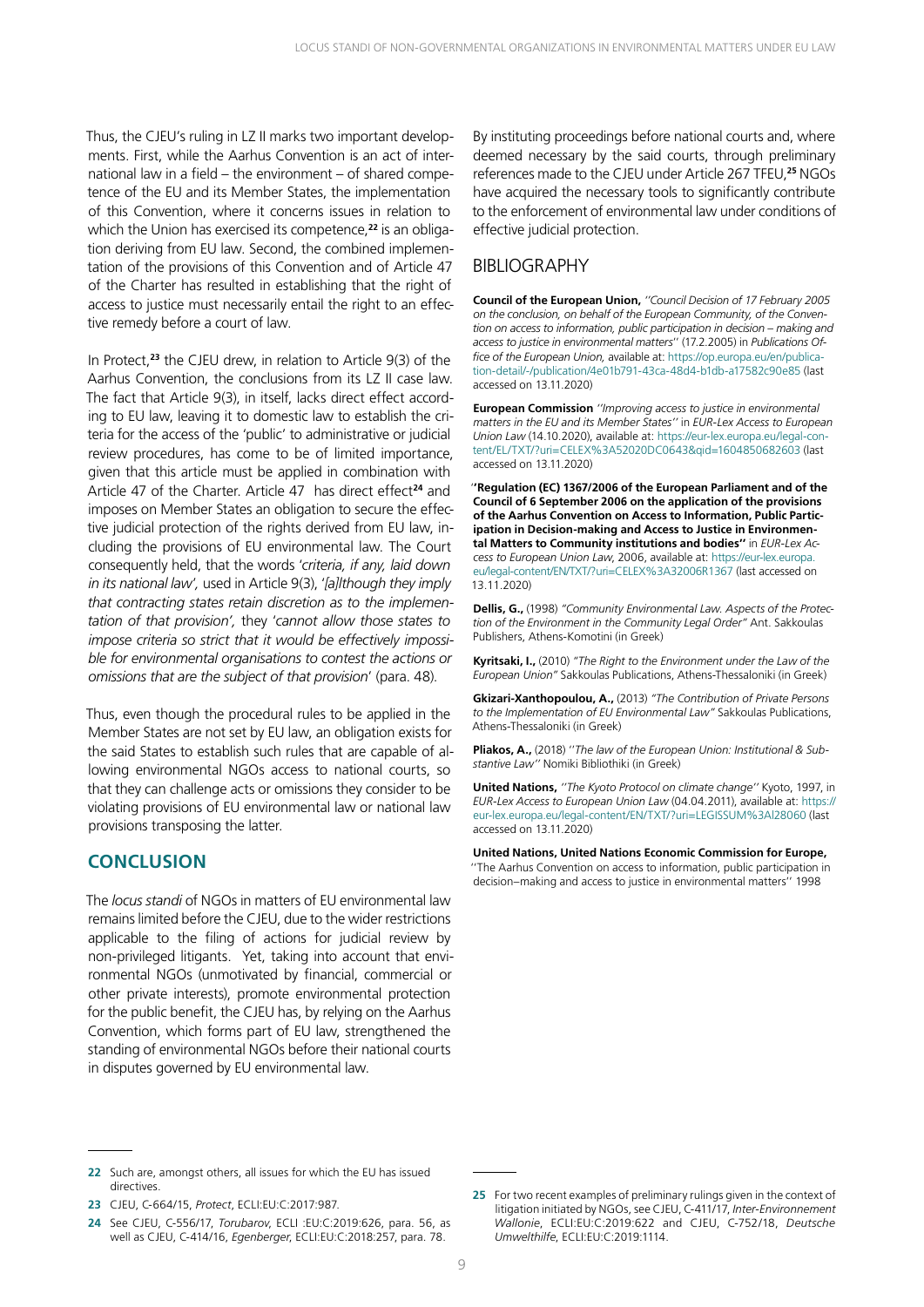### <span id="page-9-0"></span>CASE LAW

#### CJEU, 25/62, *Plaumann,* ECLI:EU:C:1963:17

GCEU, T-585/93, *Stichting Greenpeace Council (Greenpeace International) and others v. Commission*, ECLI:EU: T:1995:147

CJEU, C-321/95 P, *Stichting Greenpeace Council (Greenpeace International) and others v. Commission*, ECLI:EU:C:1998:153

CJEU, C-115/09, *Trianel*, ECLI:EU:C:2011:289

CJEU, C-240/09, *Lesoochranárske zoskupenie*, ECLI:EU:C:2011:125

CJEU, C-583/11 P, *Inuit Tapiriit Kanatami and others v. European Parliament and Council*, ECLI:EU:C:2013:625

CJEU, C-274/12 P, *Telefónica v. Commission*, ECLI:EU:C:2013:852

CJEU, C-456/13 P, *T & L Sugars and others v. Commission*, ECLI:EU:C:2015:284

CJEU, C-615/13 P, *ClientEarth and Pesticide Action Network Europe (PAN Europe) v EFSA*, ECLI:EU:C:2015:489

CJEU, C-243/15, *Lesoochranárske zoskupenie*, ECLI:EU:C:2016:838

CJEU, C-429/15, *Danqua*, ECLI:EU:C:2016:789

CJEU, C-664/15, *Protect*, ECLI:EU:C:2017:987

CJEU, C-57/16 P, *ClientEarth v. Commission*, ECLI:EU:C:2018:660

CJEU, C-414/16, *Egenberger*, ECLI:EU:C:2018:257

CJEU, C-411/17, *Inter-Environnement Wallonie*, ECLI:EU:C:2019:622

CJEU, C-556/17, *Torubarov*, ECLI:EU:C:2019:626

CJEU, C-752/18, *Deutsche Umwelthilfe*, ECLI:EU:C:2019:1114

GCEU, Τ-330/18, *Carvalho*, ECLI:EU:T:2019:324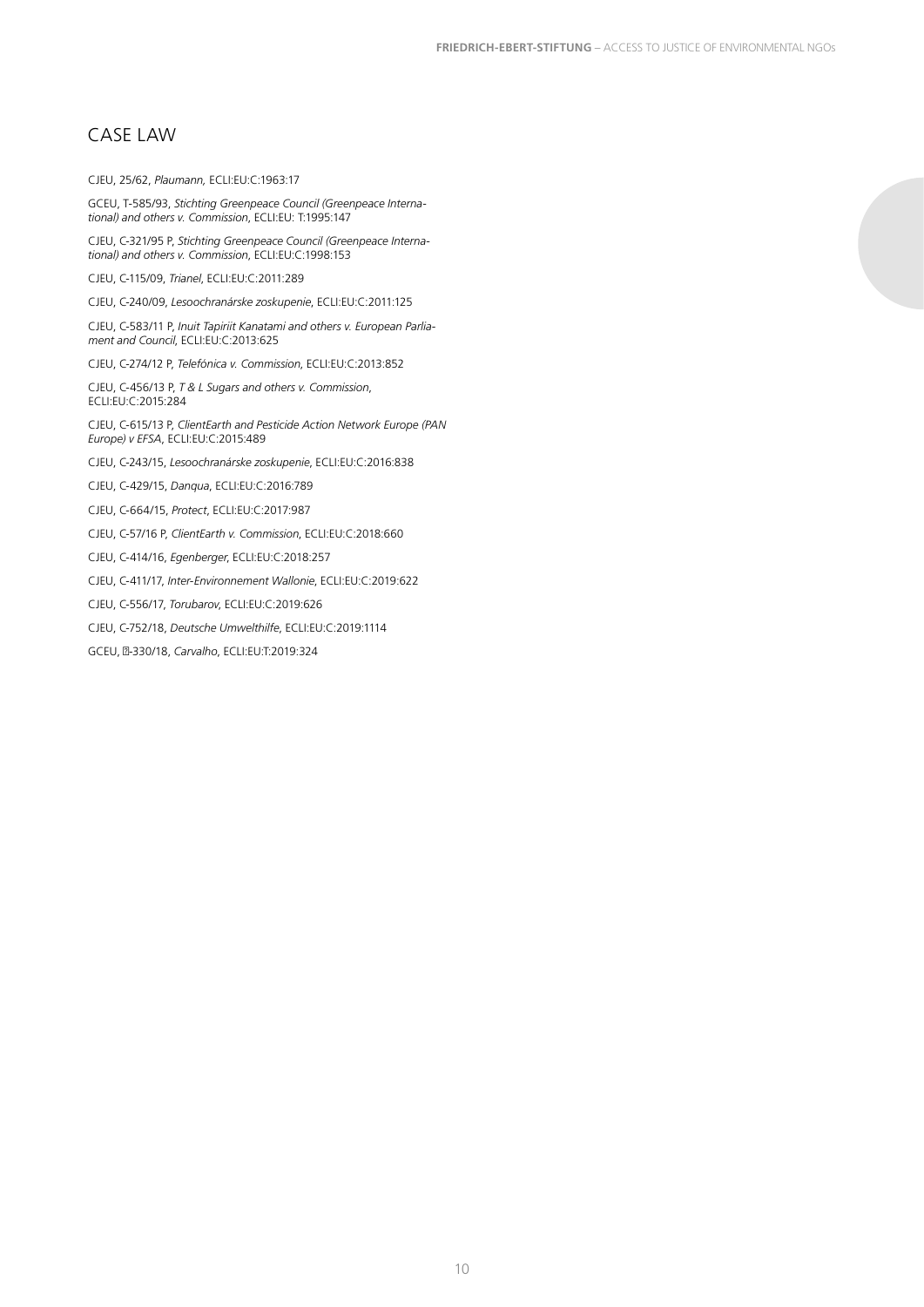## <span id="page-10-0"></span>**III. ACCESS TO JUSTICE FOR ENVIRONMEN-TAL ORGANIZATIONS IN FRANCE: AN EVOLVING PROCESS TOWARDS THE CHARTER FOR THE ENVIRONMENT Apostolos Vlachogiannis**

Legal Counsel to the Presidency of the Hellenic Republic

The purpose of this study is to present how the French courts have treated the issue of *locus standi* of environmental organizations, in accordance with the particularities and historical evolution of French administrative law. Special reference will be made to proceedings before the Council of State, viz. the Supreme Administrative Court (hereafter: Council or CoS). It will be useful at this stage, before examining the subject matter of the study, to refer to two elements which will help understand what follows.

Firstly, it should be noted that in France any organization (having the legal status of a trade union, an association, or any other form) can demand the annulment of an administrative act which interferes with the core objective of the organisation, as declared in its statutes. In principle, environmental organizations fall under the same regime, though with certain nuances. So, in effect this means that the right to defend common goods, such as the environment, through collective action is recognized. Secondly, France has put in force, since 2005, a Charter for the Environment, which enjoys constitutional status. In fact, the Preamble to the Constitution of 1958 was so amended as to include reference to the Charter. According to the directions of the then Minister for the Environment to Professor Coppens, President of the Commission (which carries his name), and which drafted the Charter, its goal was to accord constitutional status to fundamental principles of environmental protection; thereby securing the coherence of environmental law and reflecting the quest for justice and solidarity among peoples and generations**<sup>26</sup>**. Based on the view of the Commission itself, adoption of the Charter reflected a "necessity of our times"**<sup>27</sup>**.

Within this context, the right of access to justice for protection of the environment is a right recognized by French case-law since several decades ago, extending to both natural and legal persons. This has been so, well before the adoption of the Charter for the Environment, but, more importantly, even before the ratification by France of the Aarhus Convention (1998) in 2002. In order therefore, to achieve a clearer understanding

**26** Lettre de mission adressée au Professeur Coppens par la Ministre de l'Ecologie et du Développement Durable, Roselyne Bachelot Narquin, Paris, 8 Juillet 2002.

**27** Rapport de la Commission Coppens de la préparation de la Charte de l'environnement, 2004, p. 9.

of the evolution of this right, it is principally worth studying the period of the 1980's and 90's (stretching up to the beginning of the 00's), during which the right of access to justice for environmental matters was shaped and took the form that in broad terms it still has today. Hence, unless otherwise noted, what follows covers mainly this specific period.

In order to evaluate the degree of judicial protection accorded by the French legal system in matters of environmental protection we must initially look at how the notion of standing is applied to legal persons, particularly within the context of an action to secure an annulment procedure. Thus the main question to be answered is under which conditions would environmental organizations have the right to stand before administrative tribunals to challenge the legality of individual or regulatory acts affecting the environment**<sup>28</sup>**.

#### **1. RULES OF STANDING REGARDING ACTIONS FOR ANNULMENT**

 The action for an annulment procedure in France (*recours pour excès de pouvoir*) oscillates traditionally between two conflicting objectives. On the one hand, is the need to enlarge the conditions of admissibility, so as to enforce the principle of effective judicial protection against administrative acts vitiated by errors of law (*principe de légalité*) **<sup>29</sup>**. On the other hand, there is always the risk of admitting an *actio popularis***30**, the prevention of which often mobilizes the creativity of French judges**31**. Administrative judges and especially the CoS have provided for a middle ground in order to bridge the gap between these two opposite poles. Thus, the concept of legal standing (*intérêt à agir – qualité pour agir*) functions as a mediator and moderates the right of access to justice. That said, it should be noted that this effort results in a reasonable moderation and not in a "strangulation" of the

**<sup>28</sup>** This also now includes demanding the annulment of laws by referring the question to the Constitutional Council for a preliminary ruling (*question prioritaire de constitutionnalité* – QPC).

**<sup>29</sup>** René Chapus, *Droit du contentieux administratif*, 12e édition, Montchrestien, 2006, p. 459.

**<sup>30</sup>** Camille Broyelle, *Contentieux administratif,* 5e édition, LGDJ, 2017- 2018, p. 73.

**<sup>31</sup>** Bertrand Seiller, *Droit administratif 1. Les sources et le juge*, 2e édition, Champs Université – Flammarion, 2004, p. 164.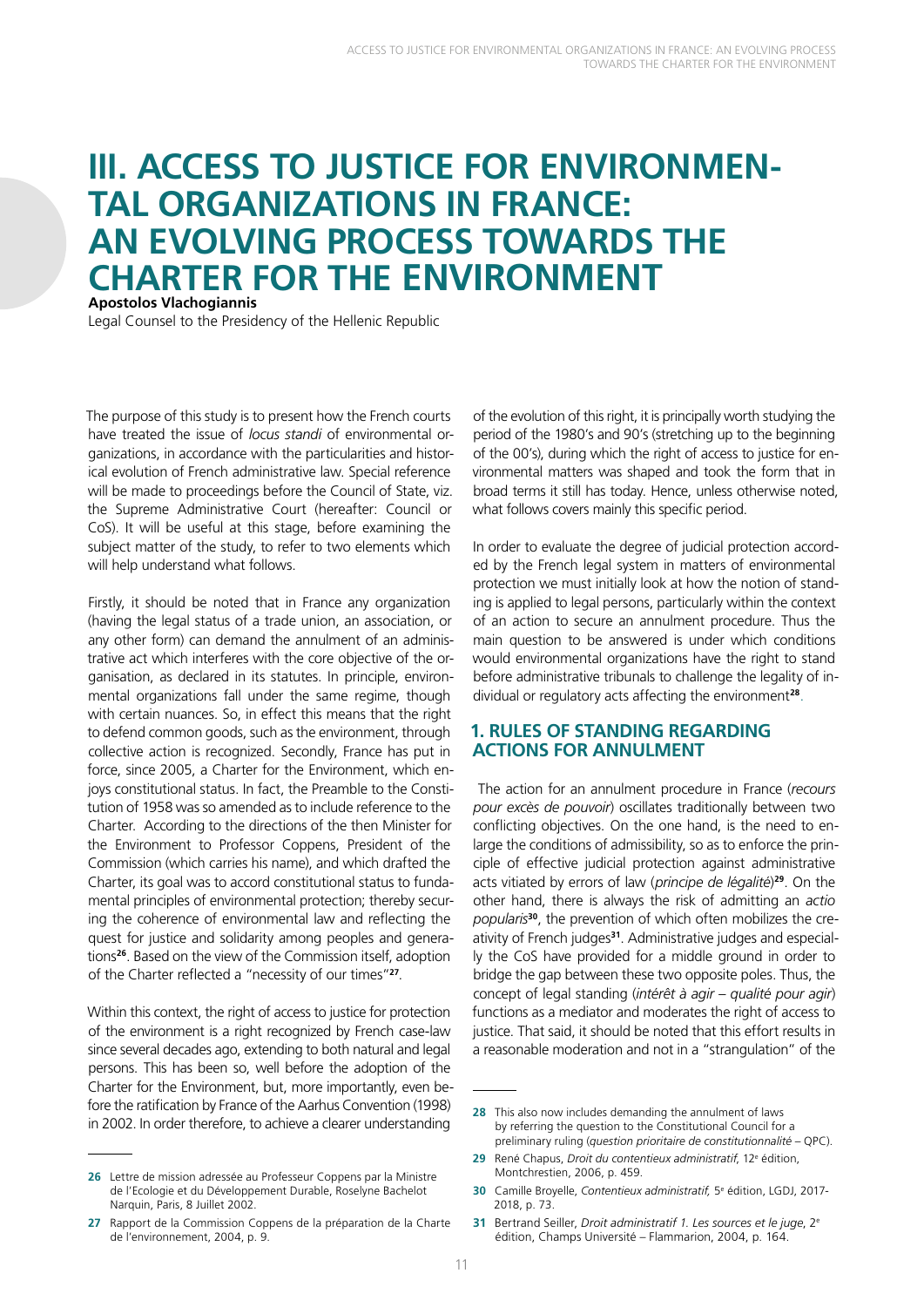<span id="page-11-0"></span>right. The concept of legal standing is shaped, according to the judge's discretion, in a loose and liberal way, so that the right of access to justice can be fully enjoyed in practice, without excluding the setting of targeted limits**<sup>32</sup>**.

In light of the above, it becomes obvious that the concept of legal standing has been largely invented and shaped by caselaw. With regard to actions for annulment, it has been generally held both for natural and legal persons, that to exercise such a right, a real, personal, and legitimate interest of the claimant must be affected in a direct and indisputable way. Throughout the 20th century, the Council has shown a tendency to extend the concept of standing so as to include legal persons**33**. As early as 1909 (in *Syndicat des patrons-coiffeurs de Limoges*) the CoS interpreted in a broad sense the concept of standing, as it did for users of public services**<sup>34</sup>**. It has constantly held that ordinary citizens, provided that they have formed an association, can challenge administrative acts by claiming the application of the principle of legality and thereby defend their interests. By means of its case-law, which has been enriched over the course of time, the CoS has stressed the need for collective interests to be defended through appropriate means and by the most appropriate actors. This tendency could only be extended, at a later period, to matters of environmental protection. Mobilization of members is a special characteristic of organisations in this field, hence it constitutes a particularly relevant ground for implementing a broader strategy vis-à-vis legal standing.

#### **2. RULES OF STANDING CONCERNING ENVIRONMENTAL ORGANIZATIONS**

As a general remark, France holds, since the 90's, a prominent position among European countries with regard to access to justice for environmental protection issues. France belongs to those countries which have adopted an "intermediate approach" on this matter, meaning that the courts do not recognise an *actio popularis*, but require that a legitimate interest in the case be demonstrated. Nevertheless, French courts have established and guaranteed, both in theory and in practice the right of access to justice for ENGOs. As for the restrictions thereto, they have always been interpreted flexibly and under no circumstance in a way that could form a hindrance. This is well illustrated by the fact that environmental organisations from other countries (notably Dutch and Swiss NGOs) have been allowed to pursue their claims before French courts**<sup>35</sup>**.

In light of the above remarks, it should be noted that it is a general principle of French administrative law, that in order for legal entities, to demonstrate a legitimate interest in a case, which their members would lack on an individual basis, the entity would need to present claims pertaining to issues linked to their objective, as declared in their statutes. This is the so-called principle of speciality (*principe de spécialité*). This general principle is also applied to environmental organizations, provided that protection of the environment or a particular aspect thereof, is one of the principal objectives in their statutes. This way, it becomes possible to collectively check, through group action the legality of acts which their members could not challenge individually – always on condition that a core purpose of the collective entity is affected.

Since 1987 the CoS has ruled (in *Association pour la défense des sites et des paysages*) that an organization has the right "in accordance with its statutes to challenge the legality of acts which are bound to affect its social objective, as determined therein". In order to demonstrate the dynamic evolution of the Court's interpretation of the concept of standing, suffice it to note the extremely important decision in the *Clemenceau* case of 2006. The Suspension Committee of the CoS ordered the stay of a ministerial decision allowing the aircraft carrier Clemenceau to sail to India in order to be dismantled. In its rather bold decision, the Court ruled that, because of the risks arising from the quantities of asbestos within the ship, and despite the fact that these imminent risks affected a place outside of France, the plaintiffs (i.e. the NGOs Greenpeace and other groups against the use of asbestos) had standing to ask for judicial protection, since "the protection of the environment on a global scale" was stated as its objective in the statutes of Greenpeace, and "protection from asbestos at a national and international level" was the stated objective of the other organizations.

Let us now examine in more detail how the right of access to justice for environmental organizations has been (a) enshrined in legislation and (b) shaped by case-law.

#### **2a. Legislative safeguards for access to justice of environmental organizations**

Before examining the conditions developed by case law for environmental organizations to demonstrate their legitimate interest in a case, it is worth noting that, especially during the decade preceding the adoption of the Charter for the Environment, the legislature had intervened and adopted rules for granting legal standing to NGOs. These rules function mainly as complementary to the general framework already established, particularly by the CoS, through its case-law of the previous period.

The regime of legislative approval was first created by the law of 10 July 1976 (art.40) and developed into its current form by a law of 1995 regarding the enhancement of environmental protection (*loi Barnier*). This law established a procedure of administrative approval of environmental organizations, which in general terms still remains in place, though modified and completed in the meantime, providing a legal presumption of standing under certain conditions. The granting of the administrative approval or

**<sup>32</sup>** Bernard Pacteau, *Contentieux administratif*, 7e édition refondue, PUF, 2005, pp. 157-158.

**<sup>33</sup>** Maxime Mignon, «Une évolution inachevée : la notion d'intérêt ouvrant le recours pour excès de pouvoir», D., Chronique, 1953, p. 122.

**<sup>34</sup>** *Syndicat des propriétaires et contribuables du quartier Croix-de-Seguey-Tivoli*, 21 décembre 1906, Rec. 962 (Marceau Long/Prosper Weil/ Guy Braibant/Pierre Delvolvé/Bruno Genevois, *Les grands arrêts de la jurisprudence administrative*, 18e édition, Dalloz, 2011, p. 98).

**<sup>35</sup>** Michel Prieur et al., *Droit de l'environnement*, 7e édition, Dalloz, 2016, p. 171.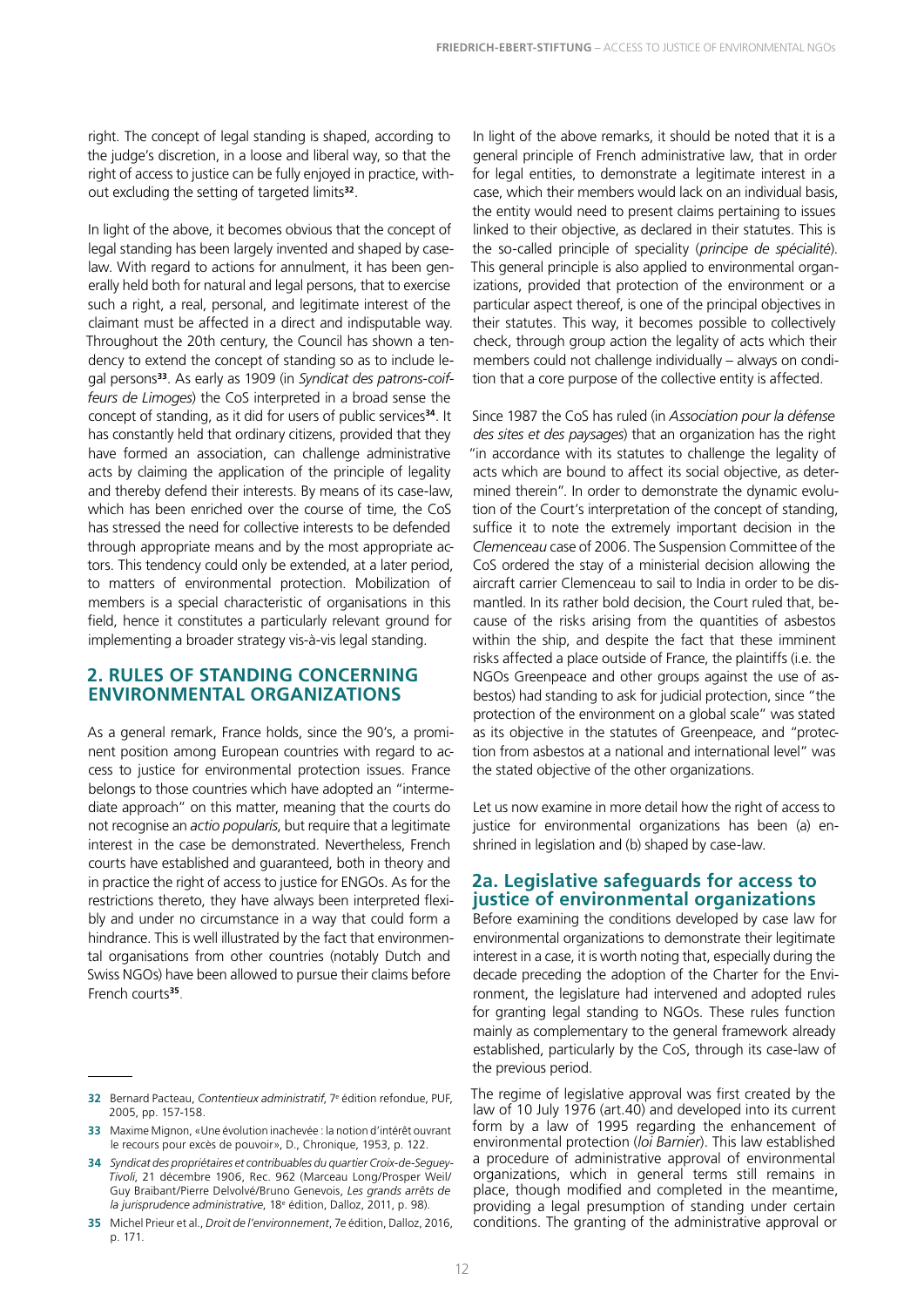<span id="page-12-0"></span>its rejection are open to review by the court. This helps move the issue of judicial protection to a more 'established' field of administrative adjudication, definitely more favourable for NGOs, i.e., judicial review of the ground for rejecting NGO approval and/or whether there has been abuse of power in so doing.

Article 5 of this law provided specifically that lawfully established organizations whose activities, according to their statutes, are related to environmental protection and other similar objectives, and which have been in operation for at least three years, can demand from the competent authorities that they be recognized as "approved organizations" (*associations agréées*). Under this status, they can claim compensation in civil or criminal courts for prejudice to collective interests which they defend, if such prejudice arises from a violation of criminal law provisions protecting nature and the environment**<sup>36</sup>**.

Furthermore, according to article 7 of the same law, every officially approved organization enjoys a presumption of legitimate interest when an administrative act is directly related to its objective and core activities according to its statutes and when such act produces injurious effects for the environment either to the entire territory of the country or part of it. Depending on the geographical range of the approval granted, as determined by the relevant act, the organization has the right to demand the annulment of an administrative act or to claim compensation for an illegal act or omission by the competent authorities. An example is the decision *F.A.P.E.N.*  (1999), in which the CoS set aside a decision by the Court of Appeals of Nantes, in so far as the latter had ruled that the approval of an organization of itself, did not mean that it automatically enjoyed standing and that finally, after its objective was examined, it could not challenge the legality of the act in question (granting a construction license).

Having said that, administrative approval must always precede the adoption of the act concerned. The above presumption has also been extended to urban planning cases (*ordonnance* 2013-638 of 18 July 2013), where, as a general principle the concept of standing is strictly interpreted**37**. The only condition to be respected is that the organization has deposited its statutes with the district authority (prefecture) before the adoption of the act concerned (articles 600-1-1 and 600-1-2 of the Urban Planning Code)**<sup>38</sup>**.

#### **2b. The evolution of legal standing of environmental organizations as a judgemade concept**

The creation of a special legislative regime of approval for environmental organizations, mainly thanks to the law of 1995, has not excluded judicial intervention in this field. Through its case-law the CoS had already regulated the matter in a global way so that every organization, approved or otherwise, would have the right to challenge the legality of acts putting the environment at risk. This case-law existed long before the legislative provisions mentioned; it inspired their enactment and continued to govern cases even subsequently. This has been reinforced by the fact that the CoS has affirmed that on certain occasions the approval is not enough of itself to create a sufficient interest within the context of an action for annulment (*ASSAUPAMAR*, 1997)**<sup>39</sup>**.

The cornerstone of this case law is the fulfillment of a double condition which rests on the observation of two principles: a) the principle of the 'speciality of the objective' and b) the principle of locality. So, we shall now examine what exactly is the content of each condition, by offering concrete and illustrative examples from the relevant case law. We should also bear in mind that when the Council accepts that an organization has standing before it, it does not make a special reference to standing in its ruling, as long as the administration does not invoke its lack**<sup>40</sup>**. On the contrary, it is the lack of standing which gives rise to an exposition of the issue in case law and which shapes *a contrario* the content of the conditions.

#### 2B (1). THE PRINCIPLE OF THE 'SPECIALITY OF THE OBJECTIVE'

The implementation of the principle of 'speciality' is directly related to the character of the interest affected. The crucial question is if there is a violation of an objective that constitutes the *raison d'être* of an organization and not a secondary interest, as derived clearly from its statutes. Already in 1976, the Council ruled that the organization "Amis de l'Ile de Groix" had standing to ask for the annulment of a construction license on the island of Groix in Brittany (*Amis de l'Ile de Groix*, 1976). In its decision *Communauté des communes du Pays Loudunais* (2004), the CoS set aside a decision of the Court of Appeal of Bordeaux, because, *inter alia*, the latter did not limit itself to examining the objective defended by the organization, but considered additionally the fact that its members were local taxpayers and that its seat was located in a community near the site where the construction in question was envisaged. Thus, the Court made it plain that only the relevant objective, and no other element, need be taken into account in order to establish standing.

The limits of the principle of speciality as delineated by case law, are illustrated by the CoS decision in the S*egustero* (1988) case. The CoS, when analyzing the objectives of the organization, found that its basic object was the protection

**<sup>36</sup>** Worth noting is the fact that even non approved organizations are allowed to claim compensation in civil courts, if interests defended by them are affected. Regarding criminal courts, it is much more difficult for an organization to appear as plaintiff (*partie civile*). This can only happen under the strict conditions determined by the law. Equally, according to the law of 1995, approved organizations can claim compensation as representatives of natural persons that have suffered prejudice in common by the same person, if at least two of them give their consent. See Michel Prieur et al., *Droit de l'environnement*, 7e édition, Dalloz, 2016, p. 172.

**<sup>37</sup>** Michel Prieur et al., *Droit de l'environnement*, 7e édition, Dalloz, 2016, p. 171.

**<sup>39</sup>** See however above decision *F.A.P.E.N.* (1999).

**<sup>40</sup>** Camille Broyelle, *Contentieux administratif,* 5e édition, LGDJ, 2017- 2018, p. 73.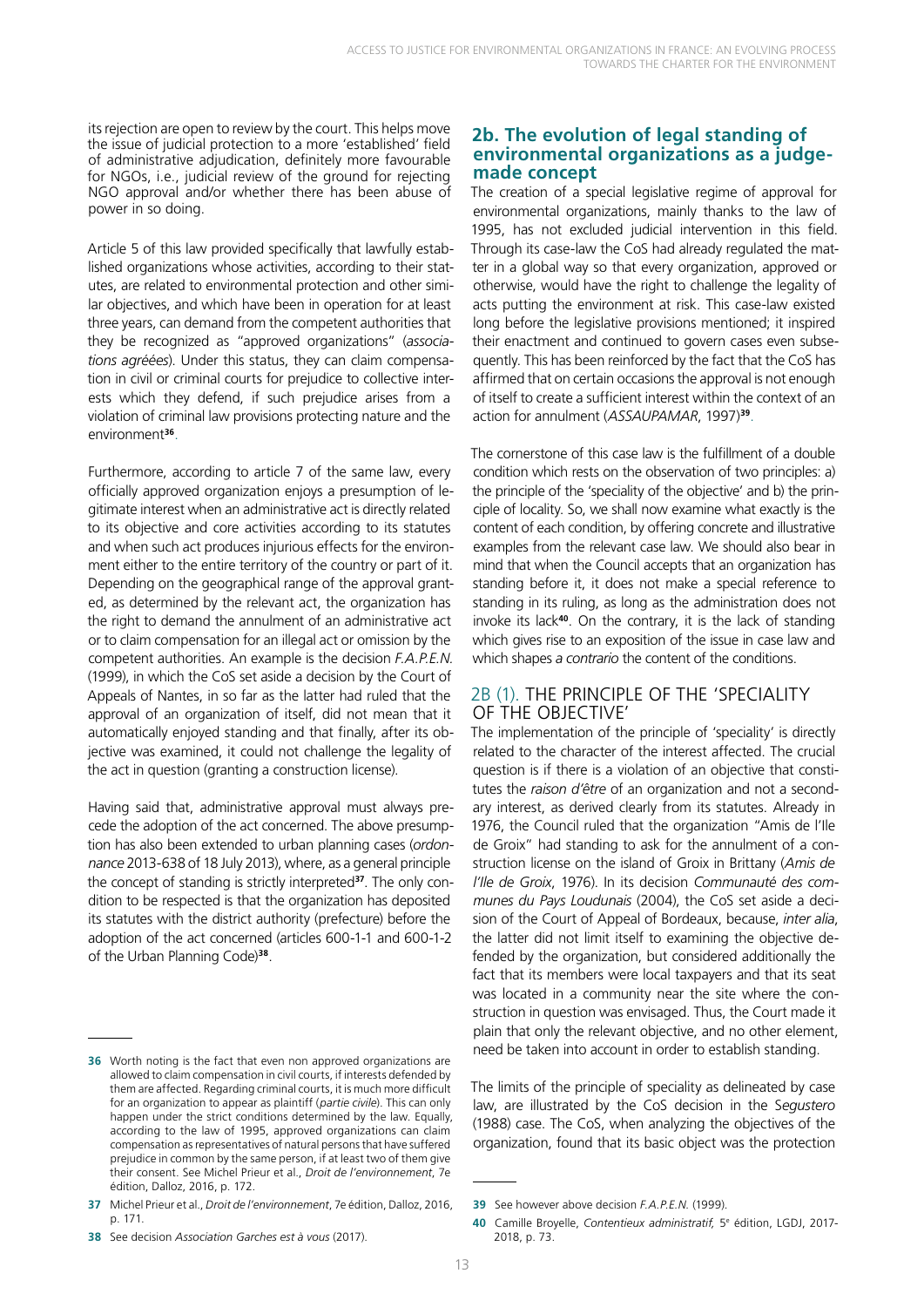<span id="page-13-0"></span>of the flora and fauna and of the natural environment in general. The protection of the environment and of sites was only mentioned in article II of the statutes and only as a means of achieving the above-mentioned purpose. Hence it was considered that the main objective of the organisation was the protection of the **natural** environment. Consequently, the organization did not have standing to challenge a decision by the regional prefect granting a license to construct a building of 16 apartments in the center of Sisteron<sup>41</sup>. Equally, the name of the organization is not enough of itself to offer standing, if it does not correspond to its core objective as defined by its statutes. It was held that an organization against the declassification of the open-air public space of Saint-Germain-du-Bois does not have standing to ask for the annulment of a construction license of a supermarket on the site, since its objective, according to its statutes, was the protection of the community's real estate (*Association contre le déclassement et la vente du champ de foire de Saint-Germain-du-Bois*, 1990).

#### 2B (2). THE PRINCIPLE OF LOCALITY

The principle of locality could be described as the implementation at a procedural level of the principle of subsidiarity: a remedy must be sought by the geographically closest organization. In this sense, it is an extension in space of the principle of speciality of the objective. The objective of the organization and the act challenged must belong to the same circle, according to the expression by the *Commissaire du Gouvernement Chenot***<sup>42</sup>**. An organization whose object is to deal with the consequences of the creation of a high-speed train line (TGV) in the Department of Indre-et-Loire can challenge the legality of the act which qualifies the necessary construction work as a public work of general interest and thus activates the process for the subsequent expropriation of land plots (*Association de défense des intérêts agricoles et fonciers concernés par l'implantation du train à grande vitesse en Indre-et-Loire*, 1986). Correspondingly, such is the large number of decisions granting legal standing to an NGO because of the locality of the organization, that it would be pointless to mention them one by one**<sup>43</sup>**.

As for the limits of the principle of locality, an organization involved in the protection of the environment, nature, life and quality of life in the region Franche-Comté, does not have standing to seek the annulment of a construction license concerning a housing and commercial development in the city of Luxeuil-les-Bains (*U.R.D.E.N.*, 1985). On the other hand, if an organization includes no geographical limitation in its statutes, then it is considered, despite its misleading name, a nation-wide organization and cannot, as a consequence, challenge the legality of

a construction license in a community (*Association Bretagne littoral environnement urbanisme bleu*, 2004).

Furthermore, according to well-established case law, which is also applied in the field of environment, federations composed of organizations cannot challenge acts which have only local effects. As a result, only their member-organizations can demand their annulment since they have more proximity with the place where the effects of the act are manifested. Thus, the French Federation of Societies for the Protection of Nature cannot substitute a member-organization and seek judicial protection in a case concerning essentially the latter (*Fédération française des sociétés de protection de la nature*, 1986)**<sup>44</sup>**. Inversely, an organization activated exclusively in the Department of Oise cannot ask for the annulment of a series of regulatory decrees modifying and completing the Urban Planning Code, whose scope of application extends to the whole national territory. (*Association «regroupement des organismes de sauvegarde de l'Oise»*, 1989). This could be done only by an organization whose objective would be nation-wide.

Nevertheless, without further clarifying its ruling (see note 18), the Council has held that the organizations "Friends of the Earth" and "Nature and Progress", whose objectives are to protect the environment, have standing to seek the annulment of the construction of a nuclear reactor in the community of Nogent-sur-Seine (*Amis de la Terre*, 1984)**<sup>45</sup>**. We can therefore draw the conclusion from this case that the concept of locality is relative to the extent of the nefarious consequences on the environment. If a local activity is bound to harm more regions or the whole of the country, then the circle of those who have standing to seek its annulment is naturally extended.

#### **3. LESSONS FROM THE FRENCH LEGAL ORDER**

It has been explained so far that the right of access to justice for environmental organizations, although accompanied by certain restrictions, was already well-established by case law, long before the Charter for the Environment was adopted in 2004. We should bear in mind that the constitutional status of the Charter was also recognized explicitly following decisions of the CoS (*Commune d'Annecy*, 2006), as well as of the Constitutional Council (décision n° 2011-116-QPC, 8 April, 2011). It should finally be noted that even after the adoption of the Charter, no general and unconditional right of access to justice on matters of environmental protection has been granted to every citizen**<sup>46</sup>**.

**<sup>41</sup>** For a similar case see decision *Comité de l'Aude* (1990).

**<sup>42</sup>** Conclusions sous CE, 10 février 1950, Gicquel, Rec, p. 100.

**<sup>43</sup>** See among others *Association de défense de l'environnement et des sites de Bar et autres* (1985), *Comité de défense du plateau des Soudanes et de son environnement* (1988), *Comité de défense des espaces verts c/ S.A. Lama* (1987) and *Fédération des sociétés pour l'étude, la protection, l'aménagement de la nature dans le Sud-Ouest* (1989). Jean Raymond, «En matière de défense de l'environnement : la qualité pour agir des associations et le recours pour excès de pouvoir», *Revue Juridique de l'Environnement*, n°4, 1991, p. 460-462.

**<sup>44</sup>** See also *Fédération des associations du Sud-Est pour l'environnement* (1989).

**<sup>45</sup>** See subsequent decision *Collectif antinucléaire 13 et autres* (2012), where the object and the locality of the organization are properly analyzed and, despite the lack of geographical limitation in its statute, the action for annulment of a decree regarding the termination of the function and the dismantling of a nuclear reactor is ruled admissible.

**<sup>46</sup>** Bertrand Mathieu, «La constitutionnalisation du droit de l'environnement. La Charte adossée à la Constitution française», Xèmes Journées juridiques franco-chinoises, 11-19 octobre 2006, pp. 6-7.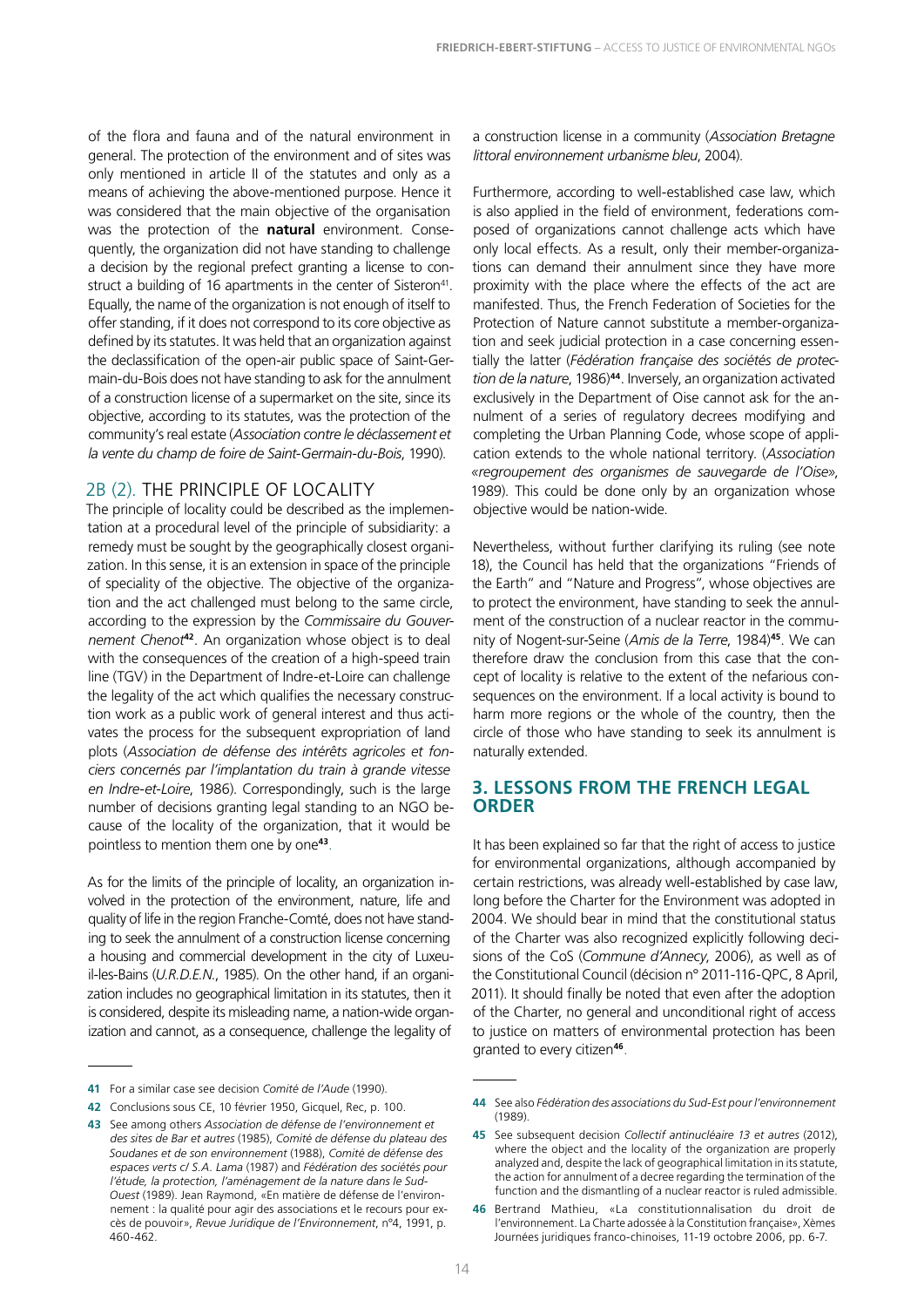<span id="page-14-0"></span>After taking these points into account, it would be useful to try to summarize the lessons drawn from the French experience and its understanding of the content and the function of the concept of *locus standi* for environmental organizations.

Firstly, it would not be an exaggeration to say that the notion of standing has given rise to a rich and almost exhaustive case-law, despite being nuanced, and even contradictory on some occasions**47**. The practical reasons justifying the continuous pre-occupation of the French judiciary with the concept of standing (such as avoiding at all costs the admission of an *actio popularis* and the subsequent overloading of the courts' agenda, often leads judges to *ad hoc* pragmatic decisions**<sup>48</sup>**, which make any theoretical effort to achieve coherence quite difficult. Nevertheless, the concept of standing is in all cases shaped with the aim of serving and reinforcing the right of access to justice. Thus, the goal of defending the 'collective interest' in environmental protection is also effectively served.

Secondly, we can easily draw the conclusion that the development of the concept is included in what could be called the "judge's discretion". In France, the Council did not wait for the intervention of the legislature to introduce or amend its procedure in order to safeguard the self-evident right of environmental organizations to challenge the legality of administrative acts, especially within the context of the annulment process. In many cases, the Council has in fact retained the last word on this matter, reserving to itself the power of having the final say on the content of the concept. By way of illustration, the Council has argued that article 2 of the Charter**<sup>49</sup>** does not *per se* establish an *actio popularis* (*Mme Bouguet*, 2011). Thus, its case law can be described not only as a precursor to the approach followed by the Aarhus Convention (see art. 9 in connection with art. 2(5) of the Convention**50**) [but also as preparing the way for the adoption of the Charter for the Environment**<sup>51</sup>**. This is why, the basic tenets of the relevant case law have remained essentially unchanged, in the face of both the aforementioned events, and have taken a quite autonomous path always remaining faithful however, to actual needs.

- **47** René Chapus, *Droit du contentieux administratif*, 12e édition, Montchrestien, 2006, p. 459.
- **48** Rapport du Conseil d'Etat de France, Le juge administratif et le droit de l'environnement, Congrès de Carthagène (2013), p. 11.
- **49** «Toute personne a le devoir de prendre part à la préservation et à l'amélioration de l'environnement.»
- **50** Art 2 (5): "5. "The public concerned" means the public affected or likely to be affected by, or having an interest in, the environmental decision-making; for the purposes of this definition, non-governmental organizations promoting environmental protection and meeting any requirements under national law shall be deemed to have an interest." Art 9 (2): "What constitutes a sufficient interest and impairment of a right shall be determined in accordance with the requirements of national law and consistently with the objective of giving the public concerned wide access to justice within the scope of this Convention. To this end, the interest of any non-governmental organization meeting the requirements referred to in article 2, paragraph 5, shall be deemed sufficient for the purpose of subparagraph (a) above. Such organizations shall also be deemed to have rights capable of being impaired for the purpose of subparagraph (b) above.'
- **51** It has been widely accepted that the Charter mainly gave constitutional status to principles already guaranteed by legislative and regulatory texts and established by case-law (see Conclusions du Commissaire du Gouvernement Aguila sous CE, *Commune d'Annnecy*, 2008).

Thirdly, the French approach highlights the particularities of the issue and its complexity. Though generally moving in favor of a liberal approach towards organizations fighting in courts for the protection of the environment, the Council has not hesitated to impose the necessary restrictions. It explicitly safeguards the right, but also sets limits. I believe that this attempt at striking the right balance could be judged as quite successful and sufficiently realistic as to become a model for other legal systems. It cannot be a coincidence that whenever the legislature intervenes it has ended up adopting the Council's directions as reflected in its case law.

As a conclusion, the French example can guide and inspire us, because it has shown, early enough, that collective interests, as represented *par excellence* by environmental protection, cannot be effectively defended individually, but require common and collective action. Recognizing legal standing, through judicial interpretation, to organizations fighting for the environment, is a primordial need and a basic means for achieving the substantive goals of environmental protection adopted at an increasing rate since the 90's, at an international, regional and national level. It would not be too much to argue that all these environmental goals might essentially have remained a dead letter, if the right of access to justice for all those organizations which have dedicated themselves to serving them, were not re-inforced in parallel.

#### BIBLIOGRAPHY

**Maxime Mignon,** «Une évolution inachevée : la notion d'intérêt ouvrant le recours pour excès de pouvoir», D., Chronique, 1953, p. 121-126

**Jean Raymond,** «En matière de défense de l'environnement : la qualité pour agir des associations et le recours pour excès de pouvoir», *Revue Juridique de l'Environnement*, n°4, 1991, pp. 453-463

**Nicolas de Sadeleer/Gerhard Rolle/Miriam Dross,** A*ccess to Justice in Environmental Matters*, ENV.A.3/ETU/2002/0030 Final Report

**Bertrand Seiller,** *Droit administratif 1. Les sources et le juge*, 2<sup>e</sup> édition, Champs Université – Flammarion, 2004

**Rapport de la Commission Coppens de la préparation de la Charte de l'environnement**, 2004

**Bernard Pacteau**, *Contentieux administratif*, 7e édition refondue, PUF, 2005

**Bertrand Mathieu,** «La constitutionnalisation du droit de l'environnement. La Charte adossée à la Constitution française», Xèmes Journées juridiques franco-chinoises, Paris 11-19 octobre 2006

René Chapus, Droit du contentieux administratif, 12<sup>e</sup> édition, Montchrestien, 2006

**Marceau Long/Prosper Weil/Guy Braibant/Pierre Delvolvé/Bruno Genevois,** *Les grands arrêts de la jurisprudence administrative*, 18e édition, Dalloz, 2011

**Rapport du Conseil d'Etat de France,** *Le juge administratif et le droit de l'environnement*, Congrès de Carthagène (2013)

**Les dossiers thématiques du Conseil d'État,** *Le juge administratif et le droit de l'environnement*, juin 2015

**Michel Prieur et al.**, *Droit de l'environnement*, 7e édition, Dalloz, 2016

**Philippe Billet et al.**, *Grands arrêts du droit de l'environnement*, 1re édition, 2017

**Camille Broyelle,** *Contentieux administratif,* 5e édition, LGDJ, 2017-2018

**Raphaël Romi et al.**, *Droit de l'environnement et du développement durable*, 10e édition, LGDJ, 2018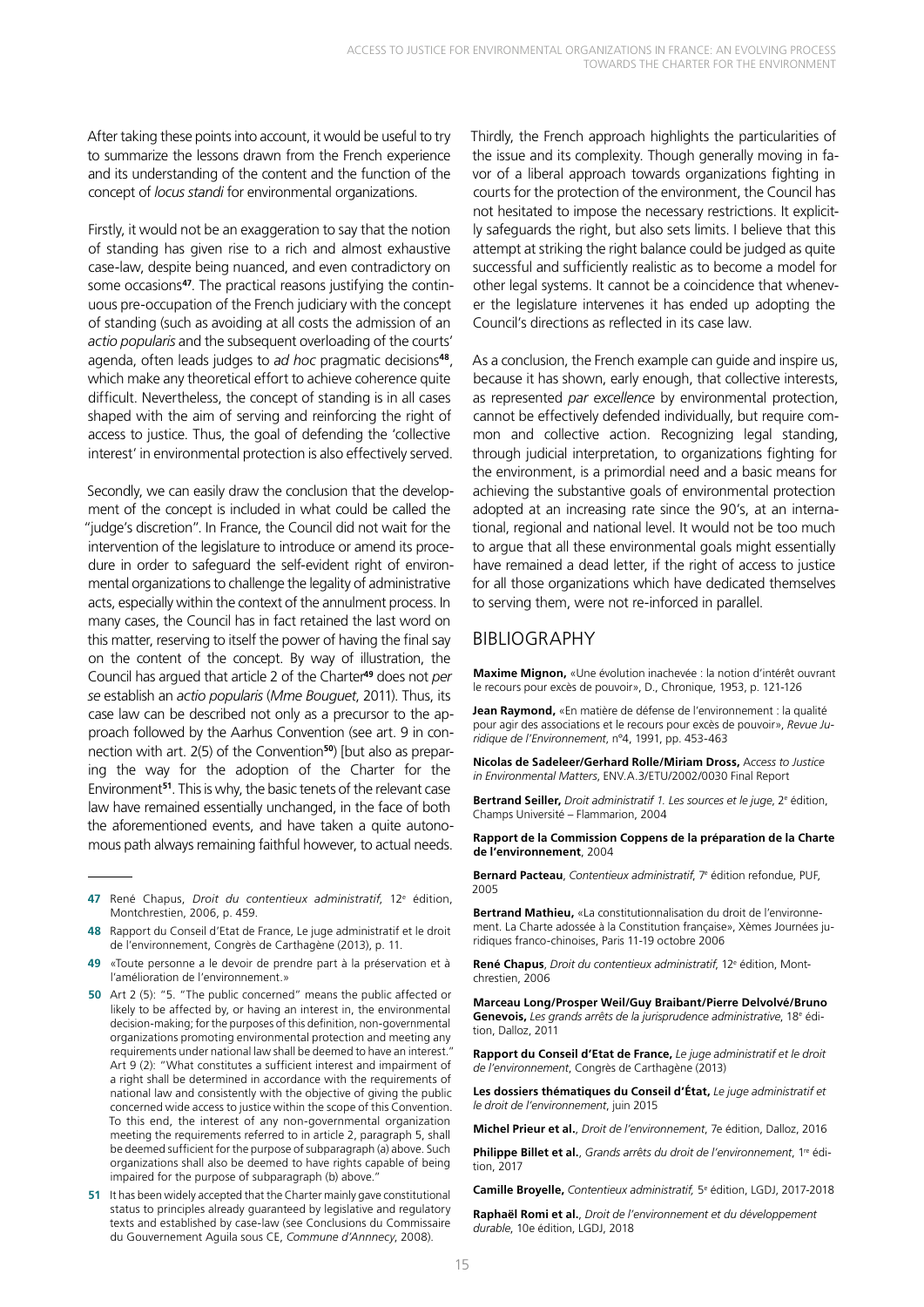#### <span id="page-15-0"></span>**LIST OF** *CONSEIL D'ETAT* **DECISIONS**

*Syndicat des patrons-coiffeurs de Limoges*, 28 décembre 1906, Rec. 977

*Amis de l'Ile de Groix*, 31 décembre 1976, N° 03164

*Amis de la Terre,* 20 juin 1984, N° 35552

*Union régionale pour la défense de l'environnement, de la nature, de la vie et de la qualité de la vie en Franche-Comté (U.R.D.E.N.)*, 26 juillet 1985, N° 35024

*Fédération française des sociétés de protection de la nature,* 15 janvier 1986, N° 48271

*Association de défense des intérêts agricoles et fonciers concernés par l'implantation du train à grande vitesse en Indre-et-Loire*, 16 avril 1986, N° 61000

*Comité de défense des espaces verts c/ S.A. Lama,* 28 janvier 1987, Rec. 20.

*Association pour la défense des sites et paysages,* 28 octobre 1987, N° 58096

*Association Segustero*, 29 janvier 1988, N° 48

*Association de défense de l'environnement et des sites de Bar et autres*, 26 avril 1985, 26 février 1988, N° 47756

*Association «regroupement des organismes de sauvegarde de l'Oise»*, 10 mars 1989, N° 83153

*Fédération des associations du Sud-Est pour l'environnement*, 21 juillet 1989, N° 95755

*Fédération des sociétés pour l'étude, la protection, l'aménagement de la nature dans le Sud-Ouest*, 9 octobre 1989, N° 82094.

*Association contre le déclassement et la vente du champ de foire de Saint-Germain-du-Bois*, 5 février 1990, N° 88452

*Association comité de l'Aude de la société de protection de la nature du Languedoc-Roussillone*, 25 mai 1990, N° 104519

*Association pour la sauvegarde du patrimoine martiniquais (ASSAUPA-MAR)*, 9 décembre 1996, N° 155477

*Fédération des associations de protection de l'environnement et de la nature des Côtes d'Armor (F.A.P.E.N.),* 8 février 1999, N° 176779

*Association Bretagne littoral environnement urbanisme bleu*, 5 novembre 2004, N° 264819

*Clemenceau,* 15 février 2006, N° 288801

*Commune d'Annnecy*, 3 octobre 2008, N° 297931

Mme Bouguet, 3 août 2011, Nº 330566

*Collectif antinucléaire 13 et autres*, 25 juin 2012, N° 346395

*Association Garches est à vous*, 29 mars 2017, N° 395419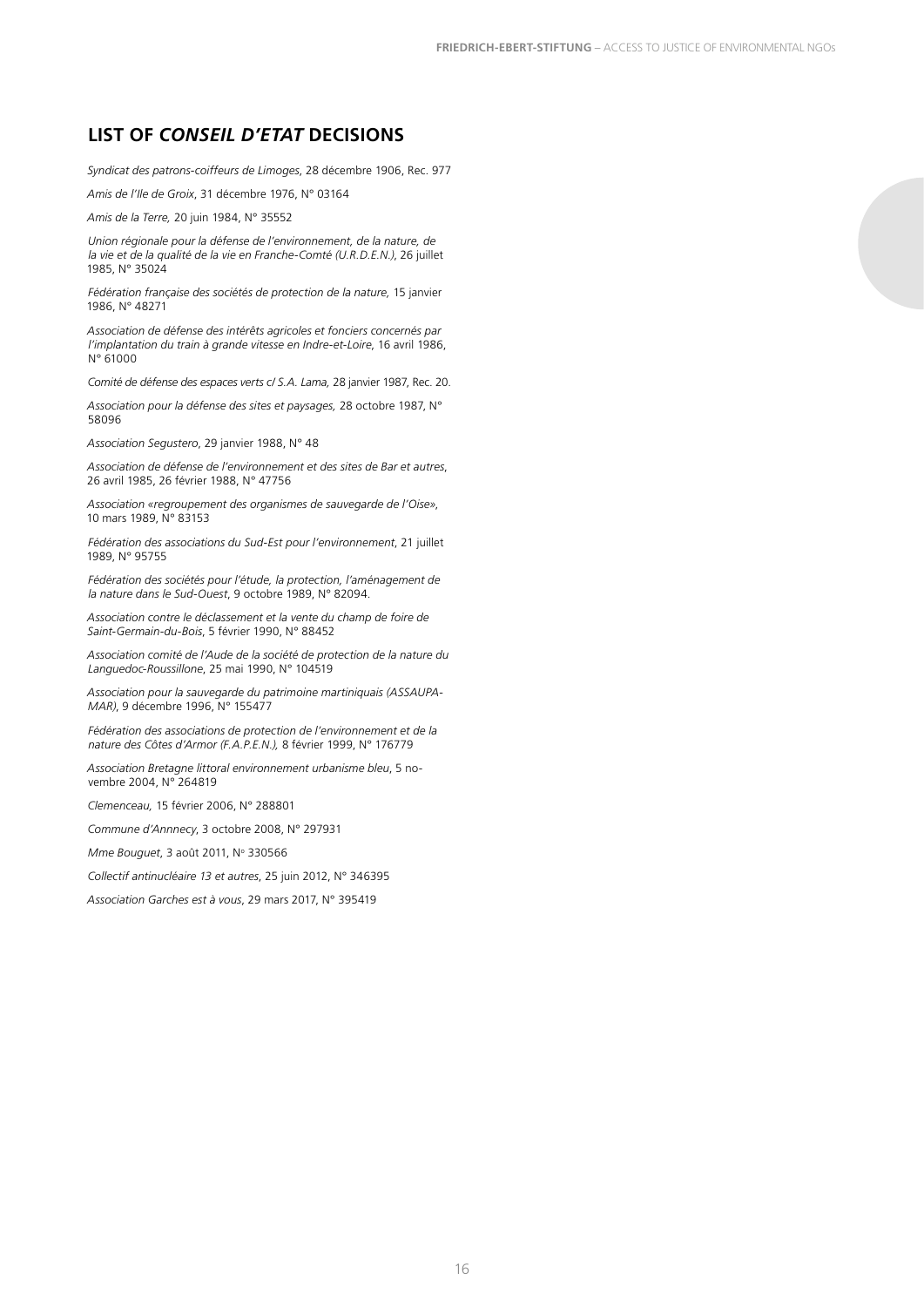## <span id="page-16-0"></span>**IV. CYPRUS IN SEARCH OF ENVIRONMEN-TAL JUSTICE52: ENVIRONMENTAL JUSTICE AND IMPLEMENTATION OF THE 1998 AAR-HUS CONVENTION<sup>53</sup> UNDER CYPRUS LAW Artemis Yiordamli**,

Executive Director, Laona Foundation,

Cyprus respondent to a 2020 survey by DG Justice on the legal standing of NGOs

This presentation is made from the standpoint of a Cypriot environmental NGO that wishes to challenge administrative measures, but finds the road strewn with obstacles. As a trained lawyer who has spent the last 30 years managing two environmental NGOs, I have had a vested interest in following the evolution in case law regarding the rights of Cypriot NGOs. Especially their right to challenge the legality of administrative measures that affect our environment and quality of life, as well as possibly contravening our EU obligations. This leads to a considerable feeling of frustration, if you are an NGO like the *Laona Foundation for the Conservation and Regeneration of the Cypriot Countryside*, which secured European and private grants to the tune of eu0.5m in the 1990s (at the time when millions meant something), and invested it in providing plans, restoring buildings, training of locals and developing agrotourism for the Laona communities of the Akamas peninsula. It is quite depressing when the possibility of consultation concerning the future of Akamas as a protected area is restricted or ineffective, while access to the courts remains very questionable.

My presentation is based on the experiences of NGOs, but also on the result of my recent research for the EU Directorate General for Justice concerning the legal standing and access to justice of ENGOs (Environmental NGOs – in this text the terms NGO and ENGO are used interchangeably). This survey is conducted every three to four years in all member states and published on the website of DG Justice as a guide to citizens and NGOs regarding their environmental rights. A parallel objective of this survey is to identify the extent to which member states comply with the provisions of the Aarhus Convention**54** and whether they have made suitable arrangements in their domestic legal systems enabling citizens and ENGOs to seek judicial review concerning environmental issues. A private legally trained individual, in each member state was appointed to conduct the survey in their country, and before publication (expected sometime in 2021), their

**54** Ibid

conclusions were submitted to an unnamed national assessor who is a high-ranking legal practitioner or academic,

At this point, and by way of reminder, I would like to refer to some important provisions regarding the Cyprus and the Greek Constitutions, and also to related environmental concepts more generally.

The Cyprus Constitution**<sup>55</sup>** which came into force with the establishment of the Republic in 1960, was understandably a product of legal thinking deriving from the 1950s and reflects the concerns of those times, such as the right to strike, the provision of social security benefits for all workers and rights over one's property. Environmental consciousness had not yet been stirred, and consequently the document contains no provisions regarding environmental rights or obligations. However, in the 25-30 years that followed, the concept of environment as a common good in need of protection, gained considerable ground internationally -- even as early as 1972, as evidenced in the UN Conference on the Environment at Stockholm**<sup>56</sup>**. Also evidenced in the new Constitution of the Republic of Greece in 1975, which was elaborated after the fall of the Junta, and was reinforced in 1986. Article 24 of the Greek Constitution**<sup>57</sup>** provides that: "Protection of the natural and cultural environment is an obligation of the state and a right of each individual. The state is required to take special precautionary or restraining measures for its protection, in accordance with the principles of sustainable development…" A statement such as this, obviously reinforces citizen rights whether acting collectively or individually.

Environmental interest reached an important peak internationally with the Earth Summit at Rio**<sup>58</sup>** in 1992, possibly the first occasion when heads of state and NGOs from all over the world converged to express their concern about planet

**<sup>52</sup>** The title is partly borrowed from the title of Polyvios G. Polyviou's work, '*Cyprus in Search of a Constitution'*, Nicosia, 1976.

**<sup>53</sup>** Aarhus Convention on Access to Information, Public Participation in Decision-Making and Access to Justice in Environmental Matters. Denmark, 25.6.1998. UNECE: UN Economic Commission.

**<sup>55</sup>** The Constitution of the Republic of Cyprus, 1960, Government Printing Office

**<sup>56</sup>** United Nations Conference on the Human Environment (Stockholm, 1972). See European Environment Agency ''The Road to Global Sustainability'' 4.6.2012

**<sup>57</sup>** Constitution of Greece, 1986 (as revised in 2001), Part Two, 'Individual and Social Rights', Article 24

**<sup>58</sup>** United Nations Conference on Environment and Development (Earth Summit) (3-14 June 1992, Rio de Janeiro, Brazil)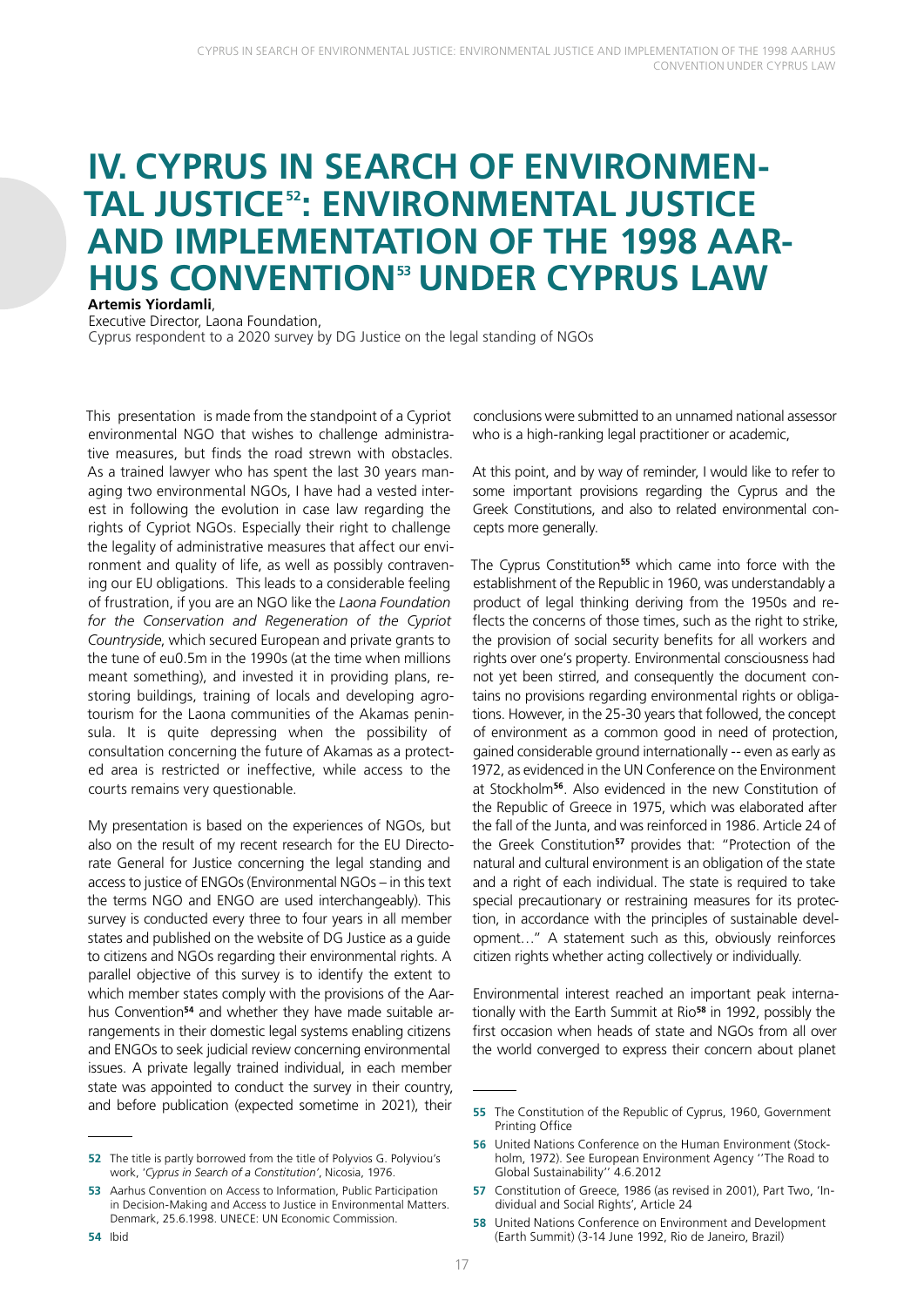Earth, the way development was heading, its effects on the environment and the increasing threat to biodiversity. It is worth noting that the initiative for Rio belongs to a retiree, Maurice Strong (1929-2015), a Canadian oil tycoon turned 'green', who was the founding father of UNEP (UN Environment Programme) in the 1970s, and its first director. As we shall meet the term 'biodiversity'**<sup>59</sup>** again further on, I take this opportunity to define it very roughly as the totality of living organisms which together support life on this planet. Current thinking is that biodiversity resembles a jig-saw puzzle. Take away one piece and you inevitably affect the whole, like using chemical spray to control weeds in a field, which ends up killing the bees that perform the essential task of pollination**<sup>60</sup>**; or killing the worms that aerate the soil.

Greece's response to the Rio spirit was to restructure in the 1990s a branch of its Supreme Administrative Court (Συμβούλιο της Επικρατείας), referred to in Greek as Council of State (in the French tradition - Conseil d'Etat). This Fifth Branch**<sup>61</sup>** was entrusted with adjudication of all sustainability and environmental recourses against the state, presided over by a distinguished constitutional expert and deputy President of the Council, Michael Decleris. During his term, a wealth of case law was developed, establishing the framework of principles within which citizens, as individuals or as groups, could claim environmental rights**<sup>62</sup>** not only in their own interests, but for the community at large.

Reference to the Greek experience is made merely by way of reminder, with no intention of making comparisons, since the constitutional provisions of Cyprus and Greece on the subject are strikingly dissimilar and so, by extension, is the evolution of each country's case law. Nevertheless, the broader discussions around environmental issues and citizen rights during the 1980s and 1990s were not without their effects on the Cypriot legal practitioners and judiciary. I suggest it is more than coincidence that in 1991 the then Justice Pikis, who later became President of our Supreme Court, delivered his now classic decision in the *Pyrga Case*, no.671/91,

- **61** The Fifth Branch was restructured in 1991. See Sarigiannis G. ''The Role of the CoE in shaping the space in Athens'', 2008.
- **62** See preface by Jacques Santer to Decleris M., '*'The Law of Sustainable Development: General Principles''* Publications Office of The European Union', 2007, pp. 5. This publication is based in part on '*'The Twelve Tablets of the Environment: A Handbook of Sustainable Development*'' by Decleris, N. Sakkoulas, Athens-Komotini, 1996. For a more up-todate commentary, see Paraskevopoulos Y., ''Bypassing Environmental Guarantees for Good: Constitutional Reform in Greece'' Green European Journal, 19.12.2017

concerning the right of the residents of Pyrga community**<sup>63</sup>** to seek protection for their health and their environment from the proposed operation of a nearby quarry. Drawing on the right to life enshrined in Article 7(1) of the Cyprus Constitution**64**, Justice Pikis took the position that a right to life encompasses the right to a healthy existence through the maintenance of appropriate conditions in the area where one lives, and consequently a resident had a legitimate right under Article 146 of the Constitution to seek judicial intervention.

Two interesting aspects of his decision are the position that the term 'life' contains a biological dimension, which refers to man as part of the natural environment**<sup>65</sup>**. In other words, although not using the term itself, Mr. Pikis recognised man as forming a part of the broader concept of biodiversity. The other interesting aspect is his position that the local authority of Pyrga had every right to take measures to protect the health of its residents, but he rejected the applications of the local NGOs.

In 1996, Justice Frixos Nicolaides, sitting as a review court of first instance, extended the concept of environmental rights in two equally famous decisions: *the Technical Chamber of Cyprus v. the Republic***<sup>66</sup>** and *Friends of Akamas v. the Republic***<sup>67</sup>**. He held that the Technical Chamber, as a statutory body enacted by law to*, inter alia*, advise the government on scientific and technological matters, had a legitimate interest in protecting the environment, based on its constituting legislation. He further held, in the second case, that a similar legitimate interest could be recognised for organisations whose main objective, according to their statutes, was the protection of the environment. Nevertheless, on appeal, the Supreme Court sitting in plenary, in the year 2000**<sup>68</sup>** rejected this line of reasoning. The main cause of rejection in the Friends of Akamas case was the lack of proximity, i.e., the NGO had no geographical connection to the area against which the complaint was made, so to allow this recourse would have amounted to an *actio popularis***<sup>69</sup>***.* Regarding the Technical Chamber**<sup>70</sup>** the grounds of rejection are more tenuous. It was held, *inter alia*, that the statutory duties of the Chamber were limited to the profession of engineering (in its various specialisations), and that it had no remit concerning environmental issues or the submission of such issues to judicial control**<sup>71</sup>**. Nowadays, that environmental engineering is a well-established branch of engineering, this position seems less plausible. Nevertheless, it resulted in discouraging NGOs for the next 20 years from challenging environmental mat-

- **63** *Community of Pyrga v. the Republic of Cyprus*, case no. 671/91, pp. 10-12. See also Oxford Public International Law, ILDC 1790 (CY1991), opil.uplaw.com
- **64** Constitution of the Republic of Cyprus, 1960, pp. 7, Article 7 (1) 'Everyone has the right to life and corporal integrity".
- **65** Pyrga, 1991, pp.9
- **66** Case 358/96
- **67** Case 359/96
- **68** *Thanos Club Hotels v. Republic of Cyprus* appeal no. 2710/2000
- **69** Ibid. pp. 8, 9, 14
- **70** Law no. 224/90, establishing the Cyprus Technical Chamber, art. 5, responsibilities
- **71** Ibid. review appeal 2710, pp. 14

**<sup>59</sup>** According to Article 2 of the Convention on Biological Diversity, 1992 'Biodiversity/Biological Diversity' consists of the variability among living organisms from all sources including, inter alia, terrestrial, marine and other aquatic systems and the ecological complexes of which they are part; this includes diversity within species (genetic), between species and ecosystems. Biodiversity is a term describing variability, whereas 'ecosystem' describes a dynamic complex of plant, animal and micro-organism communities and their non-living environment interacting as a functional unit.

**<sup>60</sup>** Babiniotis G. '*'The transfer of pollen from the stamens to the stem for the plant to reproduce''*. See also European Parliament ''What's behind the decline in bees and other pollinators?'' Europarl.europa.eu.news/society, 3.12.2019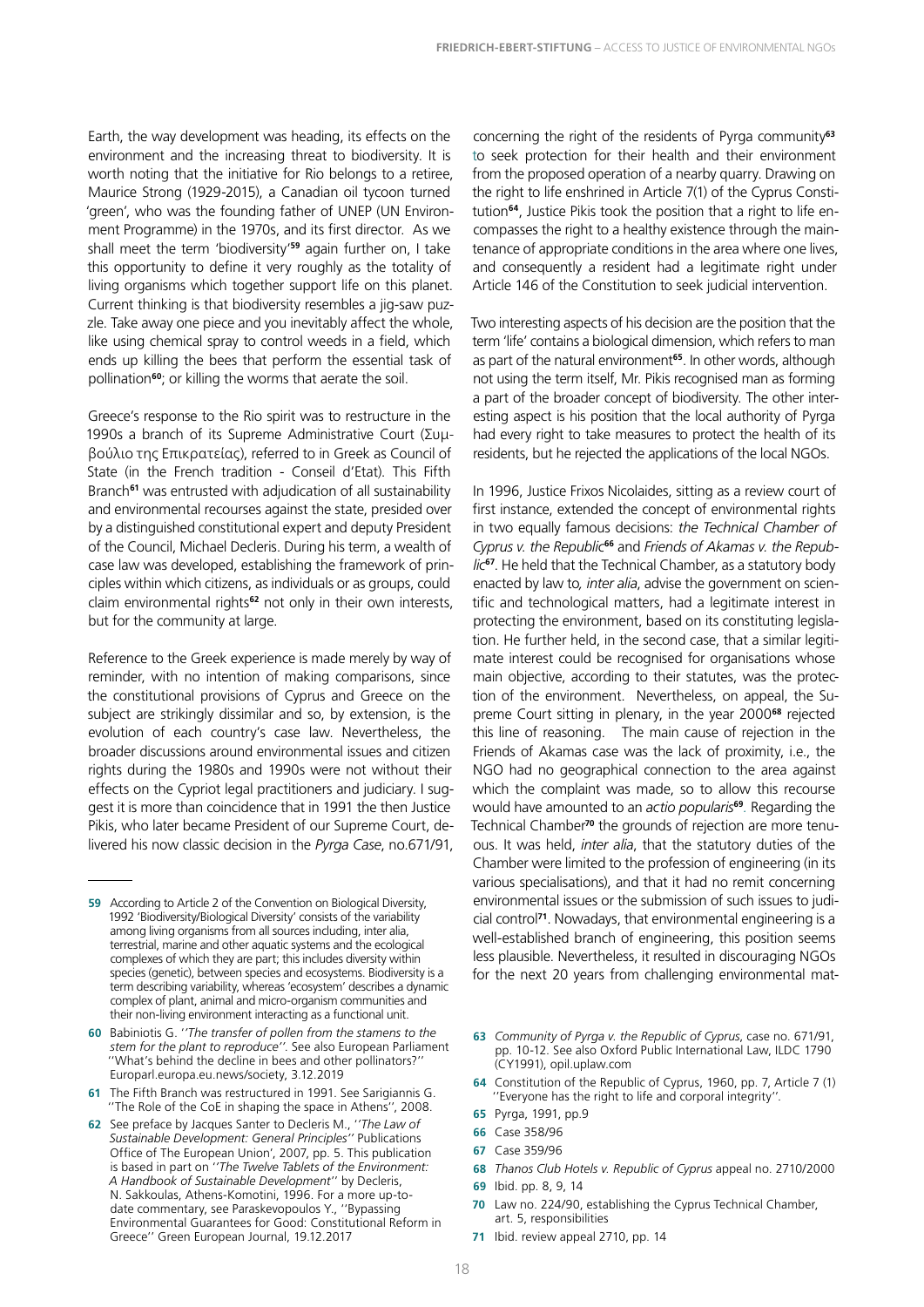ters in court. We, at the Laona Foundation, had also initiated a recourse regarding Akamas and the proposals for that area, and we were advised by our lawyer to withdraw it. Regarding the Technical Chamber decision, I am of the view that it was based on an incomplete understanding of the importance of the environment to our lives, namely, that the environment, together with biodiversity, form the protective shell of continuing life on earth. As such it is both a scientific issue, and of direct relevance to the interests of the Technical Chamber. To its credit, however, the Supreme Court recognised the necessity of protecting the environment and indicated that the state should provide for a legally comprehensive resolution of the matter, since our Constitution contained no provision similar to Article 24 of the Greek Constitution**<sup>72</sup>**.

A solution, at least in part, to the notion that an ENGO might have *locus standi* to challenge an administrative action, decision or omission was provided from beyond Cyprus. It came in the form of the Aarhus Convention on Access to Information, Public Participation in Decision-Making, and Access to Justice in Environmental Matters. Very briefly stated, the Convention considers that a prerequisite for effective environmental protection is citizen involvement, and that this could be achieved through a three-fold package of measures encompassing information, participation in the decision-making process, and the right to challenge administrative authorities. In its most simplified form, the measures could be described as follows:

The first pillar of the Convention is the right of any natural or legal person, including NGOs, to access environmental information, **without having to prove any legal interest**. Public authorities are required to publish on their data bases, or to provide specifically, if requested, any information pertaining to environmental actions or decisions which affect:

- Biotic and abiotic elements (e.g., water, soil, landscape, animal species).
- Factors that affect the elements referred to above, such as energy, noise, radiation, etc.
- Human health and cultural sites or structures to such extent as may be affected by these elements or factors.

The second pillar provides the right of the public to participate in the decision-making process concerning the grant of a permit for any operation that might affect the environment. Participation can be effected by notification on official data bases giving the public the opportunity to comment, or by invitation to a specially organised meeting, known as a public deliberation.

The third pillar concerns the right of individuals or groups of individuals (including NGOs) to challenge public authorities either through administrative or through judicial recourse within the provisions of their national legislation.

Cyprus ratified the Convention in the manner it had been used to doing prior to our EU accession. In other words, the

untranslated English text of the Convention was simply enacted into law in 2003**<sup>73</sup>** without providing any mechanism for its implementation. In 2004, upon accession of Cyprus to the EU, the Acquis Communautaire became mandatory, and once the EU ratified the Aarhus Convention in 2005**<sup>74</sup>**, it too, became mandatory for Cyprus. Even before its adoption, the Commission published a directive**<sup>75</sup>** in 2003 implementing the first pillar of the Aarhus Convention, viz. access to environmental information, which Cyprus enacted into law**<sup>76</sup>**. It recognises that any legal or natural person unjustifiably denied environmental information by a public authority has a legitimate interest to seek an administrative recourse. If still unsatisfied, the complainant may challenge the omission through judicial measures. With respect to the second Aarhus pillar, Cyprus did not adopt the relevant EU directive**<sup>77</sup>** as a specific piece of legislation. Instead, Cyprus ensured that any legislation involving the issue of a permit to a developer or operator of an activity with environmental impacts, should provide for the permit application to be publicised and that the public, including NGOs, should be enabled to comment thereon. This provision is now included in a number of laws.

Cyprus took no initiatives concerning the third Aarhus pillar on access of individuals or NGOs to environmental justice, until the Commission published directives on certain environmental issues which provided specifically for access to justice of ENGOs. Thus, arrangements had to be enacted that would make it possible to implement this EU legislation in Cyprus. Given that there was no suitable provision in our Constitution, the government chose to address the *locus standi* of ENGOs with relevant measures within the text of each of those sectoral laws, namely,

- The Law on Integrated Pollution Prevention Control of 2003 (revoked and replaced by the Industrial Emissions Law of 2013**<sup>78</sup>**);
- The Law on Assessment of Environmental Impacts from Projects of 2005**<sup>79</sup>** (replaced by Law 127(1)/2018);
- The Law on Environmental Responsibility of 2007**<sup>80</sup>**

In each of these pieces of legislation there is a provision stating that any legal person whose statutes include the protection of the environment as a main objective, will be recognised as having a legitimate interest in accordance with Article 146 of the Constitution in so far as particular provisions in these laws are concerned.

- **75** Directive 2003/4/EC on Public Access to Environmental Information
- **76** Law no. 119(1)/2004
- **77** Directive 2003/35/EC on providing for public participation in respect of the drawing up of certain plans and programmes relating to the environment, which amended earlier directives 85/337/EEC and 96/61/EC
- **78** Law no. 56(1)/2003 as amended by Law no. 184(I)/2013
- **79** Law no. 140(I)/2005 revised by Law no. 127(I)/2018
- **80** Law no. 189(1)/2007

**<sup>72</sup>** *Thanos Club Hotels,* appeal no. 2710/2000, p. 11

**<sup>73</sup>** Law no. 33 (11/2003)

**<sup>74</sup>** Decision 2005/370/EU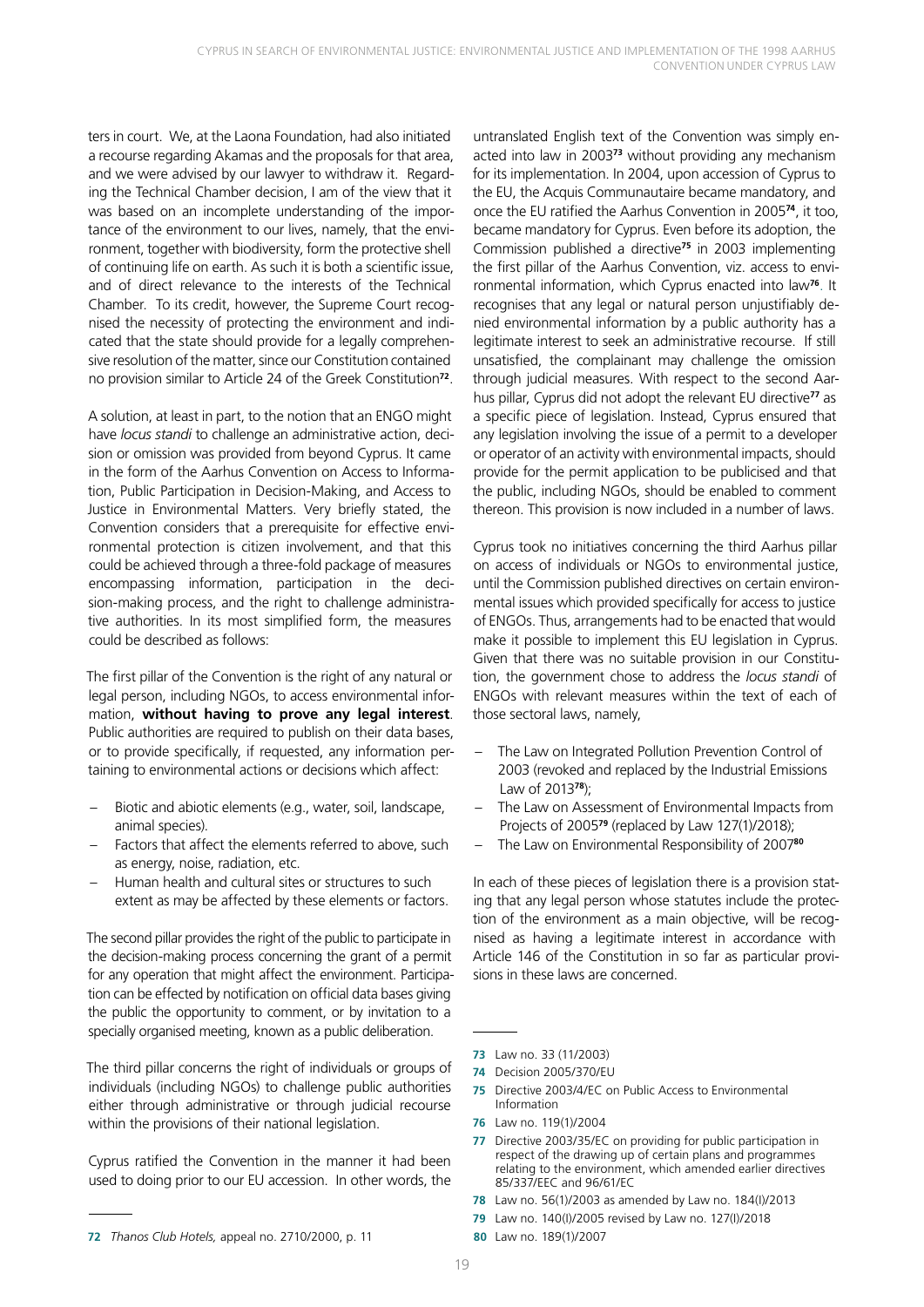Thus, was the legitimate interest, and consequently the *locus standi* of ENGOs, introduced to the Cypriot legal system, enabling ENGOs to challenge a decision, act or omission emanating from a government department or other public authority and affecting the environment. But it should be noted that this right was, and is, very strictly prescribed within specific limitations. For example, Article 25**81** in the original version of the Law for Assessment of Environmental Impacts from Projects of 2005, recognised a legitimate interest for NGOs to pursue a recourse to justice against the Council of Ministers, the Department of Town Planning, and the Environment Department, all three being sources from which decisions or measures harmful to the environment could emanate. It seemed that at last the door was opening sufficiently to allow a more contemporary approach to environmental protection. It was not however, utilised by NGOs, and when the law was updated and fully revised in 2018, the new Article 48**82** which replaced the old Article 25, was much restricted. NGO rights to judicial recourse were limited to challenging the Environment Department, and then only in the following situations concerning the granting of an environmental permit or authorisation:

- A decision of the Environment Authority not to require an environmental impact assessment for a particular project.
- A failure of the Environment Authority to implement, or inadequately implement, the mandatory provision enabling the public to be informed and to comment on the proposed project.

So, gone is the provision allowing ENGOs to challenge the Council of Ministers or the Town Planning Department. Were the NGOs caught napping or were we just too doubtful about the results of legal action? Whatever the reason, the outcome is that now we can only initiate recourses against one department, the Environment Department, which is not necessarily the only 'bad guy on the block'. NGOs are defenseless, it would seem, against a decision of the Department of Forests to allow commercial woodcutters to fell more than 200 Black pines in a Natura 2000 site, without having previously stipulated suitable forest management arrangements, as required by the Forests Law**<sup>83</sup>**.

As far as the Law on Industrial Emissions are concerned, the ENGO rights envisaged were limited from the very start. The legitimate interest of NGOs was recognised only in cases of failure to involve the public in the decision-making process or failure to invite the interested public. Only the Law on Environmental Liability of 2007**84** and its subsequent amendments is more generous. This law concerns environmental

**83** The Forests Law no. 25(I)/2012, Part V Management Plans

loss or damage to species or habitats caused by an operator of a licensed activity in a protected area and introduces the 'polluter pays' principle. An operator may be liable for an administrative fine of up to 200.000eu for failure to take damage-limitation measures, and it is expected by the EU Directive that all such operators will be suitably insured. It is doubtful if they are. The law, which has only once been applied in Cyprus (and without imposing a fine)**<sup>85</sup>** recognises the legitimate interest of ENGOs to challenge the Environment Department for failing to take adequate measures against the operator or to restore the damage.

As can be seen, the recognition of NGO rights to access justice has been limited, and there is some question as to the effectiveness of even these limited rights. Take for instance cases when an approval by the Environment Department is only one of many approvals by various authorities before final authorisation by the Town Planning Department. Given that a complainant can only challenge a final authorisation, and that the final say does not belong to the Environment Department, it would seem that an NGO might not have a legitimate interest to challenge the decision, since under Article 48 of the current Impact Assessment Law, such right applies only against the Environment Department. Similar doubts arise concerning the right of recourse for failure to properly involve the public. Since an invitation for public comment is a preparatory act leading to the final authorisation, would an ENGO be allowed to initiate a recourse on this issue alone, and if so, would the complainant have to wait until the authorisation process has been completed? In other words, the process would continue despite a potential error in a preceding stage of the procedure, by which time it could have become irreversible. So, even if an NGO succeeded, it would be like winning a battle while losing the war.

One might justifiably propose that NGOs should take the courage to initiate recourses before the Administrative Court, so as to test how effectively these alleged rights are interpreted and upheld in court. The fact is however, that in addition to the interpretation of their rights, NGOs are beset by various other concerns about issues which are included in the Aarhus Convention, but not yet applied in Cyprus. These include:

– ''Access to an expeditious procedure established by law, that is free of charge**<sup>86</sup>**''. The fact that an environmental recourse would take its turn amongst all other recourses in the Administrative Court, is a delaying factor in itself, let alone the general tardiness of Cypriot litigation. There is no provision for a 'fast track' process for environmental recourses, whereas often speed is of the essence in environmental threats. So, NGOs are faced with the dilemma whether judicial review would be at all effective, or whether to raise a complaint to the appropriate authority in Brussels, in the hope that

**<sup>81</sup>** Law no. 140(1)/2005 pp.4

**<sup>82</sup>** Law no. 127(1)/2018 Law that revises the laws on Environmental Impact Assessment by certain projects, art. 48  $(a)$  $(b)$  $(c)$ 

**<sup>84</sup>** Law no. 189(1)/2007 on Environmental Liability regarding the Prevention and Remedying of Environmental Damage, articles 14 and 17.

**<sup>85</sup>** Letter by the Environmental Department, 9.12.2020 (translated from the Greek original) "The Law was activated once for the transportation of tires. No fine was applied according to the law''.

**<sup>86</sup>** Article 9 of the Convention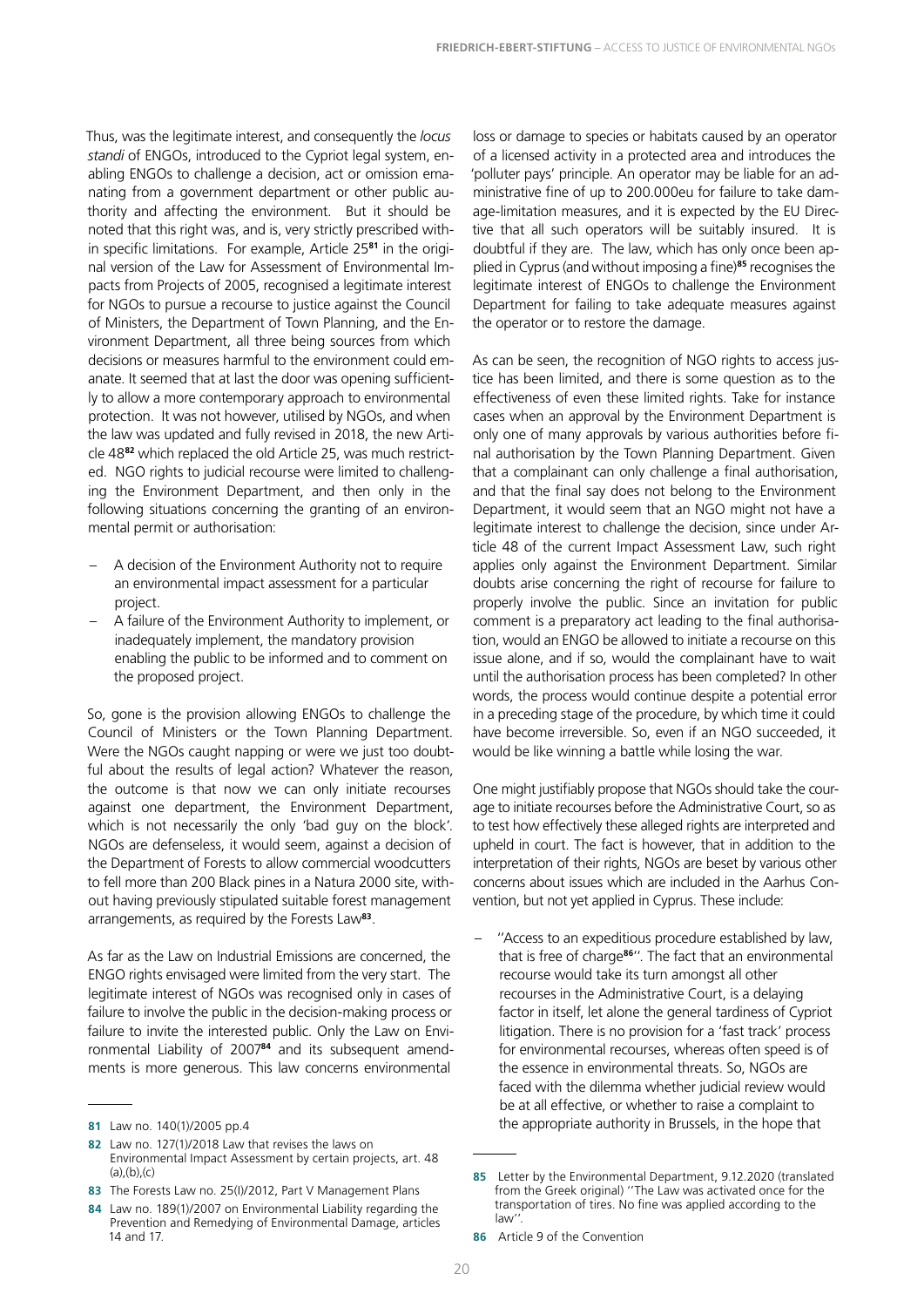<span id="page-20-0"></span>intervention from the Commission might be speedier and lead to concrete results. Brussels does not usually consider complaints if judicial proceedings are outstanding before national courts.

- There is very limited scope for securing a staying order from the court, both because it is usual to ask the requesting party to deposit a guarantee, and also because injunctive relief is not a 'stand-alone' procedure. It can only be applied for as part of a full recourse process, involving considerable legal work.
- The question of cost also looms large for most NGOs. An NGO that takes legal action has little to gain for itself. A favourable decision will benefit an area, a country, or an endangered species, which is part of the public's natural heritage. Yet, although working in the public interest, the NGO bears all the financial costs, without knowing in advance the extent of further costs it might have to face if the recourse fails. In some countries the state covers the costs of ENGOs (even though the recourse is against the state) in recognition of NGO services to society by monitoring the effective implementation of environmental law. In Cyprus, not even securing a *pro bono* lawyer is an option since *pro bono* work is prohibited by the Bar Association.
- A consequence of treating an environmental recourse as any other, means that the Bench will limit its examination to the legality of the procedure as it appears in the relevant administrative files, but will not enter into the substance of the matter, nor be able to receive or examine experts. It may seem extraordinary that the Administrative Court has power to review the substance in a recourse by an individual if it concerns tax matters or political asylum, but cannot do the same in environmental matters that could affect whole populations.

It should be clear from the above that Cypriot ENGOs have many hurdles to overcome, to effectively pursue even the limited rights afforded to them by the previously mentioned specific legislations. And the question remains, if an ENGO challenges an administrative decision not falling within the scope of these restricted sectoral law provisions, what will happen? Say, for example, the Department of Forests is challenged for its intention to irregularly allow the felling of protected *Pinus nigra* pines, without conducting the required assessment. Would the court, proceed to a broadened interpretation of Articles 7 (right to life) and I46 (legitimate interest) of the Constitution, without allowing the concept of *actio popularis* to interfere? It might be worth mentioning that Sakellaropoulos**<sup>87</sup>** considers *actio popularis* as the truest form of an actively operating democracy. Be that as it may, it would be fair to say that, compared to other countries, like France, that do not recognise *actio popularis*, the rights and conditions pertaining to Cypriot NGOs' ability to access justice are limited.

To conclude on an upbeat note, recent (2019) Administrative Court decisions show an expectation that the administration, viz. the Environment Department, will assiduously carry out its obligations with regard to environmental impact assessments, and the Court has not hesitated to quash authorisations where the assessments were found wanting**<sup>88</sup>**. The Court has also issued an injunction, without guarantee, in favour of residents, against planning permission for a petrol station**<sup>89</sup>**. Nevertheless, it must also be noted that these were all recourses made by individuals who, due to living in the area, had a legitimate interest under Article 146 of the Constitution to defend their quality of life and amenities. What is now called for is that the Courts go one step further: to recognise that an ENGO which is not based in an area under threat, but based anywhere in Cyprus, has a legitimate interest to challenge, on behalf of society, a potentially inappropriate authorisation. It might arise from a development in the Akamas Peninsula or a building permit for a skyscraper in town, if the impacts could potentially affect biodiversity or marine life or create wastes that cannot easily be absorbed in our small country, or otherwise threaten that 'protective shell' in which we all live. In other words, it should not be a prerequisite to recognise its right of recourse, that an NGO is a local organisation threatened by consequences in its area due to proximity. It should be sufficient that according to its statutes, an NGO has a key interest in environmental protection,

Various possibilities could be considered to overcome the current situation. There could be an amendment to the Constitution introducing an obligation to protect the environment as in Greece; or a legislative accommodation recognising the legitimate interest of ENGOs in a wider set of circumstances; or a more particular solution on the lines of the French Environmental Charter. Coming from a school of thought that believes constitutional arrangements and established conventions are not to be tampered with unless public interest of the highest order demands it, I am, as a matter of principle, against a solution that requires amendment of our Constitution. On the other hand, considering that over the last 60 years we have interfered with constitutional provisions at least 25 times, not always for the best of reasons, surely protection of the environment in which we live, corresponds to a high order of public interest. I am aware that the Green Party has tabled an amendment to Article 7.1, of the Constitution which provides that ''Everyone has the right to life and corporal integrity, and to live in conditions that assure protection of one's health, the environment, and biodiversity''**<sup>90</sup>**. This phrasing assuredly introduces a healthy environment as a constitutional right,

**CONCLUSION**

**<sup>88</sup>** Case no. 46/2017 *Taramounta and Stefanou v. Republic of Cyprus* (decision issued in 2019), and case no. 78/2015 *Andreou et al. v. Republic of Cyprus (Halliburton case*) decision also issued in 2019

**<sup>89</sup>** Case no. 651/2019 *Church Committee of St. Nicolaos, Pano Defteras v. Republic of Cyprus*

**<sup>90</sup>** House of Representatives. Draft Law entitled the Twenty-sixth Amendment of the Constitution Law of 2019. Proposed by the Green Party <http://www.cna.org.cy/pdf/ant/201909261543.pdf>

**<sup>87</sup>** In Mouzourakis, P. et. al (ed.) 'Honorary Volume of the Council of the State', volume II, 1979, pp. 223, 304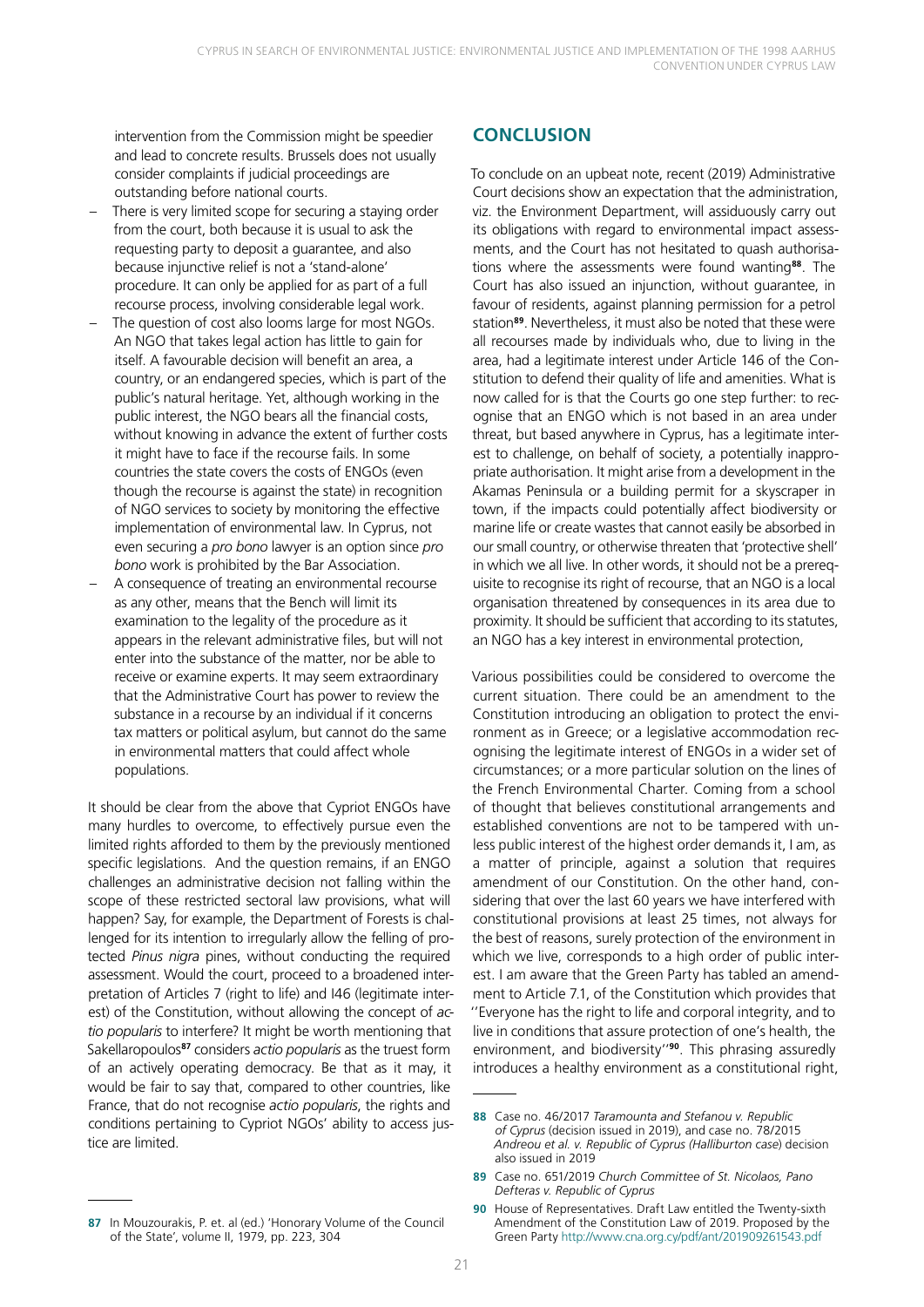<span id="page-21-0"></span>but does it overcome the issue of proximity in defining legitimate interest to challenge the authorities? I leave it to your judgement with the comment that if we are to amend the Constitution, let us make sure it leads to the desired result. Given that legitimate interest is only one of the difficulties holding back ENGOs from the pursuit of legal measures, might there be an alternative approach: improved implementation of the Aarhus Convention on those issues mentioned which Cyprus has yet to put into effect? If so, this approach would certainly have to go hand in hand with a broader interpretation of NGO rights on the part of the courts, complying within the spirit of Aarhus, since it is already part of the Cypriot legal order.

Coronavirus has demonstrated on a global scale the immense importance of a healthy environment, how much more so in our small island. So far, we have been used to measuring environmental threats mainly in terms of their economic effects and without taking Nature or biodiversity into much consideration. Environmental NGOs offer that alternative perspective. Nowadays, ENGOs are usually composed of people with specialised knowledge on various current concerns, so they are well fitted to act as 'environmental guardians'. I suggest that for everybody's sake, society, government, and the judiciary have a role to play in enabling NGO voices to be heard.

#### BIBLIOGRAPHY

**Babiniotis, Georgios** (2016):*''Pollination is not just pollination'',* in: *Melissokomos.gr* (01.03.2016); available at: [https://melissokomos.gr/%CE](https://melissokomos.gr/%CE%B7-%CE%B5%CF%80%CE%B9%CE%BA%CE%BF%CE%B9%CE%BD%CE%AF%CE%B1%CF%83%CE%B7-%CE%B4%CE%B5%CE%BD-%CE%B5%CE%AF%CE%BD%CE%B1%CE%B9-%CE%BC%CF%8C%CE%BD%CE%BF-%CE%B5%CF%80%CE%B9%CE%BA%CE%BF%CE%BD%CE%AF%CE%B1/) [%B7-%CE%B5%CF%80%CE%B9%CE%BA%CE%BF%CE%B9%CE%B-](https://melissokomos.gr/%CE%B7-%CE%B5%CF%80%CE%B9%CE%BA%CE%BF%CE%B9%CE%BD%CE%AF%CE%B1%CF%83%CE%B7-%CE%B4%CE%B5%CE%BD-%CE%B5%CE%AF%CE%BD%CE%B1%CE%B9-%CE%BC%CF%8C%CE%BD%CE%BF-%CE%B5%CF%80%CE%B9%CE%BA%CE%BF%CE%BD%CE%AF%CE%B1/)[D%CE%AF%CE%B1%CF%83%CE%B7-%CE%B4%CE%B5%CE%BD](https://melissokomos.gr/%CE%B7-%CE%B5%CF%80%CE%B9%CE%BA%CE%BF%CE%B9%CE%BD%CE%AF%CE%B1%CF%83%CE%B7-%CE%B4%CE%B5%CE%BD-%CE%B5%CE%AF%CE%BD%CE%B1%CE%B9-%CE%BC%CF%8C%CE%BD%CE%BF-%CE%B5%CF%80%CE%B9%CE%BA%CE%BF%CE%BD%CE%AF%CE%B1/) [-%CE%AF%CE%BD%CE%B1%CE%B9-%CE%BC%CF%8C%CE%B-](https://melissokomos.gr/%CE%B7-%CE%B5%CF%80%CE%B9%CE%BA%CE%BF%CE%B9%CE%BD%CE%AF%CE%B1%CF%83%CE%B7-%CE%B4%CE%B5%CE%BD-%CE%B5%CE%AF%CE%BD%CE%B1%CE%B9-%CE%BC%CF%8C%CE%BD%CE%BF-%CE%B5%CF%80%CE%B9%CE%BA%CE%BF%CE%BD%CE%AF%CE%B1/)[D%CE%BFA%CE%BF%CE%BD%CE%AF%CE%B1/](https://melissokomos.gr/%CE%B7-%CE%B5%CF%80%CE%B9%CE%BA%CE%BF%CE%B9%CE%BD%CE%AF%CE%B1%CF%83%CE%B7-%CE%B4%CE%B5%CE%BD-%CE%B5%CE%AF%CE%BD%CE%B1%CE%B9-%CE%BC%CF%8C%CE%BD%CE%BF-%CE%B5%CF%80%CE%B9%CE%BA%CE%BF%CE%BD%CE%AF%CE%B1/) (last accessed on 11.12.2020)

**Constitution of Greece** (1986): Part Two, '*Individual and Social Rights*', Article 24 (as revised in 2001)

**Constitution of the Republic of Cyprus** (1960): Government Printing **Office** 

**Decleris, Michael** (1996): ''*The Twelve Tablets of the Environment: A Handbook of Sustainable Development''* pub. N. Sakkoulas. Athens – Komotini

**Decleris, Michael** (2007): '*'The Law of Sustainable Development: General Principles''* Publications Office of The European Union

**European Commission** *''The Aarhus Convention''* available at: [https://](https://ec.europa.eu/environment/aarhus/) [ec.europa.eu/environment/aarhus/](https://ec.europa.eu/environment/aarhus/) (last accessed on 11.12.2020)

**European Environment Agency** (2012): '*'The Road to Global Sustainability''* in *European Environment Agency* (4.6.2012); available at: [https://](https://www.eea.europa.eu/el/simata-eop-2010/semata-2012/arthra/o-dromos-pros-ten-pagkosmia-biosimoteta) [www.eea.europa.eu/el/simata-eop-2010/semata-2012/arthra/o-dro](https://www.eea.europa.eu/el/simata-eop-2010/semata-2012/arthra/o-dromos-pros-ten-pagkosmia-biosimoteta)[mos-pros-ten-pagkosmia-biosimoteta](https://www.eea.europa.eu/el/simata-eop-2010/semata-2012/arthra/o-dromos-pros-ten-pagkosmia-biosimoteta) (last accessed on 11.12.2020)

**European Parliament** (2019): *''What's behind the decline in bees and other pollinators?'',* (03.12.2019); in *European Parliament* available at: [https://www.europarl.europa.eu/news/en/headlines/socie](https://www.europarl.europa.eu/news/en/headlines/society/20191129STO67758/what-s-behind-the-decline-in-bees-and-other-pollinators-infographic#:~:text=The decline does not have,reducing food and nesting resources)[ty/20191129STO67758/what-s-behind-the-decline-in-bees-and-oth](https://www.europarl.europa.eu/news/en/headlines/society/20191129STO67758/what-s-behind-the-decline-in-bees-and-other-pollinators-infographic#:~:text=The decline does not have,reducing food and nesting resources)[er-pollinators-infographic#:~:text=The%20decline%20does%20not%20](https://www.europarl.europa.eu/news/en/headlines/society/20191129STO67758/what-s-behind-the-decline-in-bees-and-other-pollinators-infographic#:~:text=The decline does not have,reducing food and nesting resources) [have,reducing%20food%20and%20nesting%20resources](https://www.europarl.europa.eu/news/en/headlines/society/20191129STO67758/what-s-behind-the-decline-in-bees-and-other-pollinators-infographic#:~:text=The decline does not have,reducing food and nesting resources) (last accessed on 11.12.2020)

**MIO-ECSDE** (1992): Convention on Biological Diversity

**Mouzourakis, P. et. al** (1979): *'Honorary Volume of the Council of State'*, volume II, publ. N. Sakkoulas

**Paraskevopoulos, Yiannis** (2017): *''Bypassing Environmental Guarantees for Good: Constitutional Reform in Greece'',* in *Green European*  **Journal** (19.12.2017); available at: [https://www.greeneuropeanjour](https://www.greeneuropeanjournal.eu/bypassing-environmental-guarantees-for-good-constitutional-reform-in-greece/)[nal.eu/bypassing-environmental-guarantees-for-good-constitutional-re](https://www.greeneuropeanjournal.eu/bypassing-environmental-guarantees-for-good-constitutional-reform-in-greece/)[form-in-greece/](https://www.greeneuropeanjournal.eu/bypassing-environmental-guarantees-for-good-constitutional-reform-in-greece/) (last accessed on 11.12.2020)

**Polyviou, Polyvios** (1976): '*Cyprus in Search of a Constitution'*, Nicosia.

**Sarigiannis, Georgios** (2008): *''The Role of the Council of State in shaping the space in Athens''*, in *Law and Nature* (March 2008); available at: [https://nomosphysis.org.gr/11305/o-rolos-tou-ste-sti-diamorfosi-tou](https://nomosphysis.org.gr/11305/o-rolos-tou-ste-sti-diamorfosi-tou-xorou-stin-athina-martios-2008/)[xorou-stin-athina-martios-2008/](https://nomosphysis.org.gr/11305/o-rolos-tou-ste-sti-diamorfosi-tou-xorou-stin-athina-martios-2008/) (last accessed on 11/12/2020)

**United Nations** 'United Nations Conference on Environment and Development, Rio de Janeiro, Brazil, 3-14 June 1992'' in United Nations available at: <https://www.un.org/en/conferences/environment/rio1992>(last accessed on 11.12.2020)

#### COURT DECISIONS

Community of Pyrga v. Republic of Cyprus, case no. 671/91

Cyprus Technical Chamber v. Republic of Cyprus, case no. 358/96

Friends of Akamas and others v. Republic of Cyprus, case no. 359/96

Thanos Club Hotels v. Technical Chamber and Republic of Cyprus appeal no. 2710/2000

Friends of Akamas v. Republic of Cyprus appeal no. 2723/2000

Andreou et al. v. Republic of Cyprus, case no. 78/2015

Taramounta and Stefanou v. Republic of Cyprus, case no. 46/2017

Church Committee of St. Nicolaos, Pano Deftera v. Republic of Cyprus, case no. 651/2019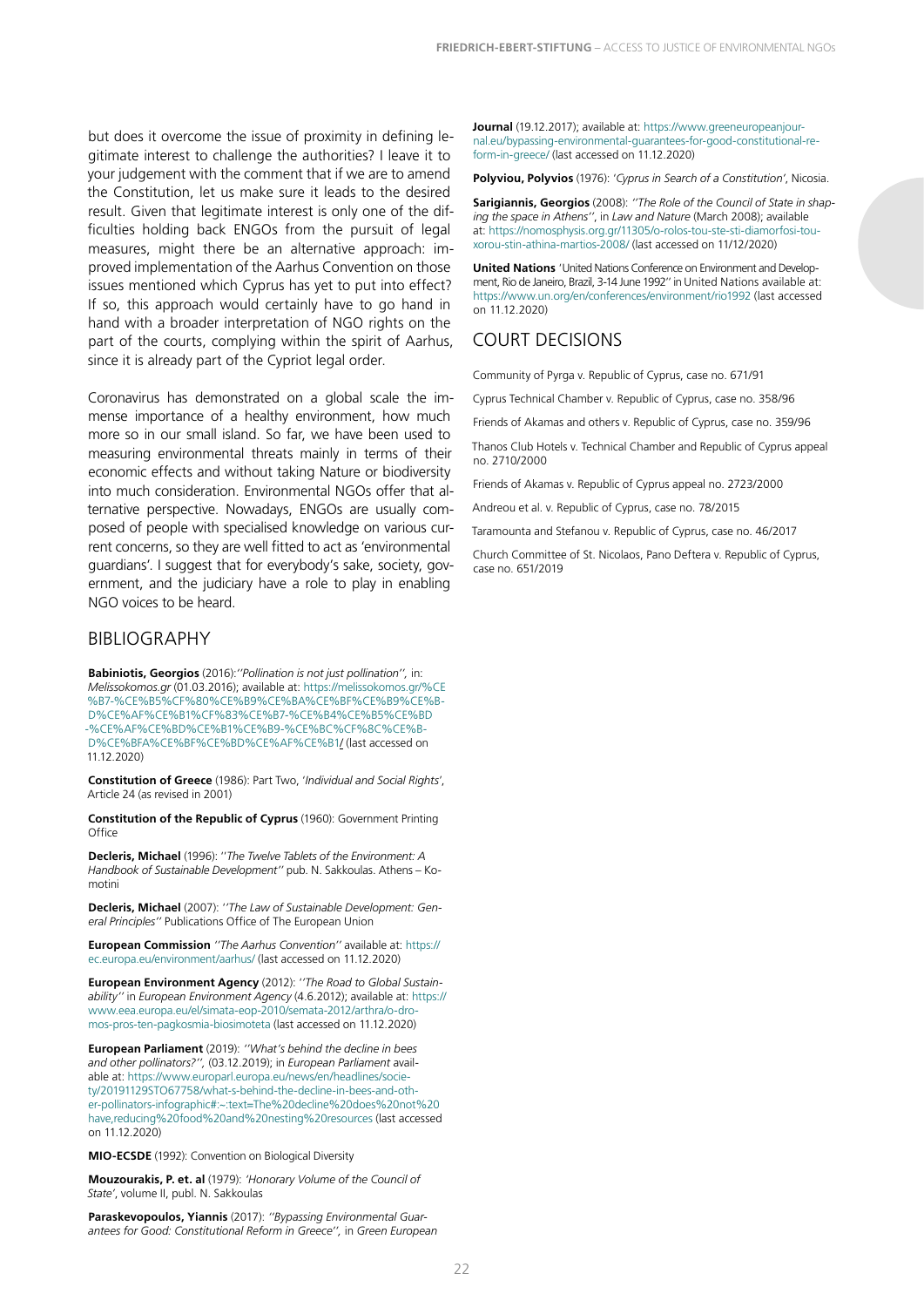## <span id="page-22-0"></span>**V.**

## **FINAL REMARKS AND KEY FINDINGS**

- Even though the *locus standi* of NGOs in matters of EU environmental law remains limited before the CJEU (due to the wider restrictions applicable to the filing of actions for judicial review), the CJEU, by relying on the Aarhus Convention which forms part of EU law, has developed a case law that provides legal standing for NGOs. This should enable NGOs to bring actions before their national courts in disputes governed by EU environmental law under conditions of effective judicial protection.
- The example of the French judiciary demonstrates an understanding that collective interests, as represented par excellence by environmental protection, cannot be effectively defended individually, but require common and collective action. Thus, recognizing legal standing, through judicial interpretation, to organizations fighting for the environment, is seen as a must and a basic means for achieving the substantive goals of environmental protection for society. Moreover, despite the fact that the French legal system does not recognise actio popularis, the judiciary have succeeded in developing case law that recognises the interests of environmental NGOs. This experience could provide a useful example for other countries.
- In Cyprus, the lack of constitutional protection for the environment led to innovative judicial thinking and case law in the 1990's, which was over-turned in 2000. A lot has changed since then at international, EU and even at Cyprus level. There is now specific EU environmental legislation concerning such matters as environmental impact assessment, which as from its enactment provides certain limited rights of access to environmental NGOs. All these developments should lead to a re-appraisal of judicial thinking and to a broader interpretation of the relevant constitutional rights in relation to NGOs. A number of other matters also need to be addressed.to make access to justice on environmental matters truly effective, such as assistance with legal costs, injunctive relief, and speed of adjudication. Nevertheless, developing a judicial approach that is favourable to NGO rights, is a must in order to strengthen environmental protection for society as a whole.

#### **IN CONCLUSION:**

This publication and the accompanying on-line presentation, which has been brought to the attention of judges, lawyers, and public attorneys, hopes to provide a stimulus for change; starting with a broader interpretation of the legitimate interest of NGOs, underpinned by suitable regulation, as necessary.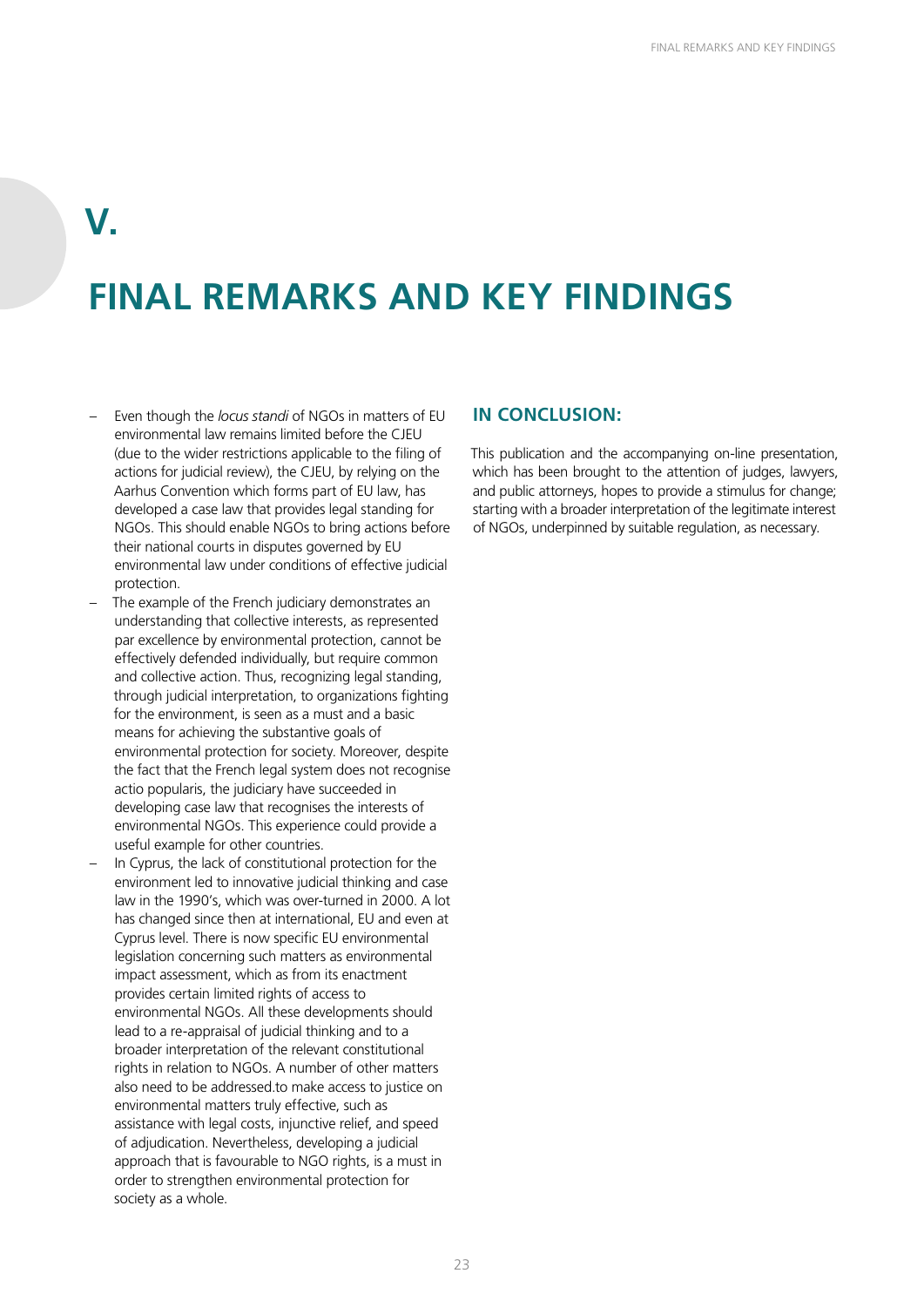#### <span id="page-23-0"></span>ABOUT THE AUTHORS

**Dr Constantinos Lycourgos,** Judge at the Court of Justice of the European Union.

Diploma of advanced studies in European Community law (1987) and Doctor of Laws of Université Paris II, Panthéon-Assas (1991); called to the Cyprus Bar (1993); Special Adviser on European affairs to the Minister for Foreign Affairs (1996 – 99); Member of the negotiating team for the accession of Cyprus to the European Union (1998-2003); Adviser on European Union law at the Law Office of the Republic of Cyprus (1999-2002); Participation in negotiations for a comprehensive settlement of the Cyprus problem (2002-14); Head of the European Union Law Section of the Law Office of the Republic (2003-14); Agent of the Cypriot Government before the Courts of the European Union (2004-14); Judge at the Court of Justice of the European Union since 8 October 2014.

**Dr Apostolos Vlachogiannis,** Legal counsel at the presidency of the Hellenic Republic.

Master's Degree in International Legal Studies and especially European law (2006), Master's Degree 2, Research in Philosophy of Law and Political Law (2007) and Doctor of Laws of Université Panthéon-Assas (2011); member of the Athens Bar Association ; he has been Associate lecturer (ATER) at the University Versailles-St. Quentin-en-Yvelines (2011/12) and elected by the National Council of Universities (CNU) as eligible for the function of Senior Lecturer in France (2012); He was a research fellow at the Marangopoulos Foundation for Human Rights (2014-2020) and taught at Panteion University. Currently he teaches at the National School of Police Officers, Greece, and at the Hellenic Open University. Since 2020 he has been appointed legal counsel at the Presidency of the Hellenic Republic.

**Dr Artemis Yiordamli,** executive director, Laona Foundation**.**

Co-founder of two Cypriot environmental NGOs, now almost reaching their 30th year of operation. They are the *Laona Foundation for the Conservation and Regeneration of the Cypriot Countryside*, which she continues to direct; and *Terra Cypria, the Cyprus Conservation Foundation*, which she represented at the Bern Convention for Wildlife Protection (Council of Europe) for many years, heading the group of European NGOs participating in the meetings. Both foundations, each in their respective domain, have been very active on the environmental front in Cyprus and in Europe.

Artemis trained as a Barrister-at-Law, followed by an M.Sc. in Management and a doctorate from Oxford in Human Geography, where she focused on compliance of Mediterranean societies with environmental legislation.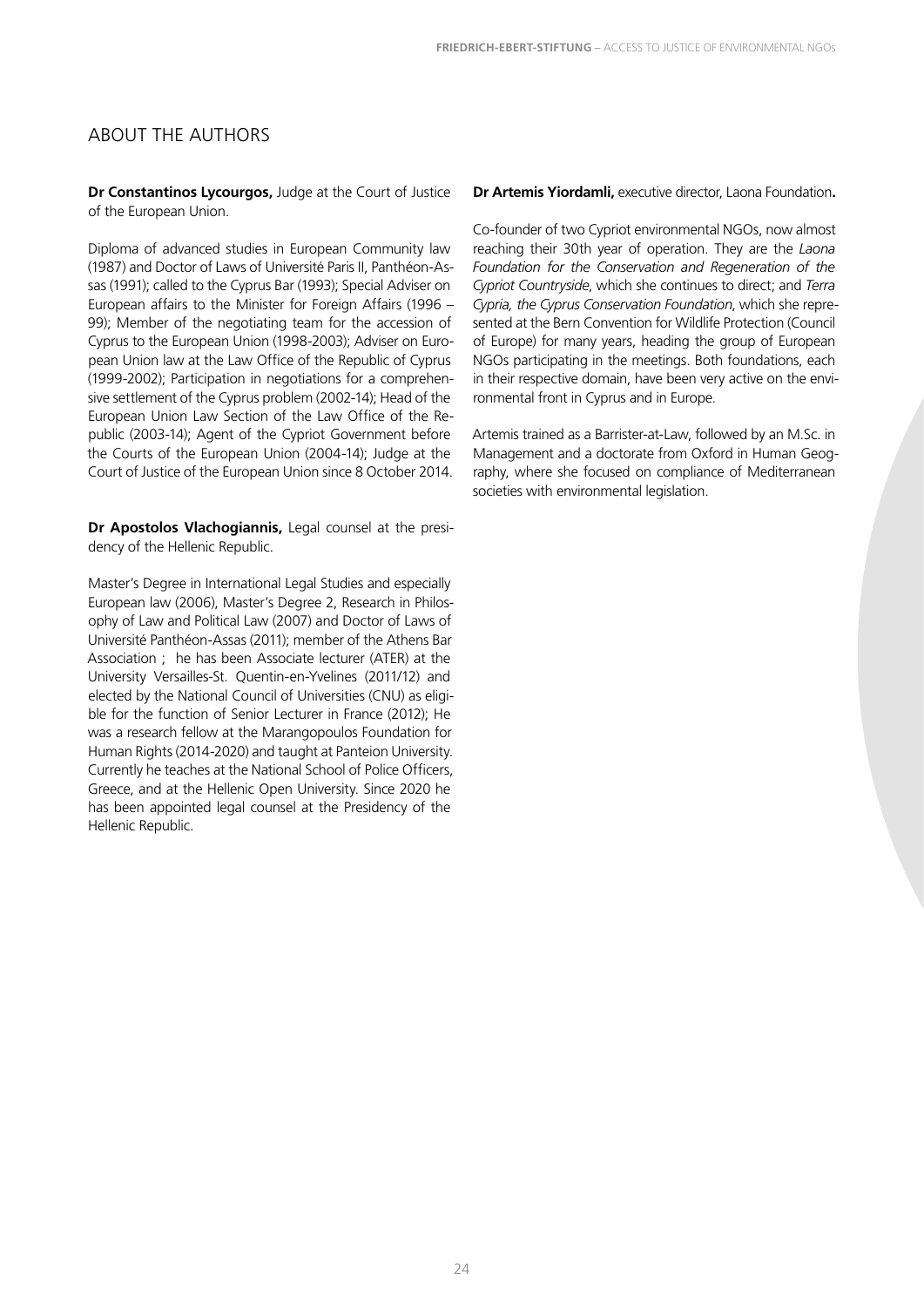#### IMPRINT

#### **Friedrich-Ebert-Stiftung | Cyprus Office**

20 Stasandrou, Apt. 401 | 1060 Nicosia | Cyprus Responsible: Hubert Faustmann | Director Tel. +357 22377336 Email: office@fescyprus.org **www.fescyprus.org**

The views expressed in this publication are not necessarily those of the Friedrich-Ebert-Stiftung or of the organizations for which the authors work

© Friedrich-Ebert-Stiftung (FES), 2021 All rights reserved. No part of this publication may be reproduced, stored in a retrieval system or utilized in any form or by any means, electronic, mechanical, photocopying. recording, or otherwise, without permission in writing from the copyright holder(s).

The views expressed in this publication are not necessarily those of the Friedrich-Ebert-Stiftung or of the organizations for which the authors work.



**ISBN** 978-9963-2021-6-4